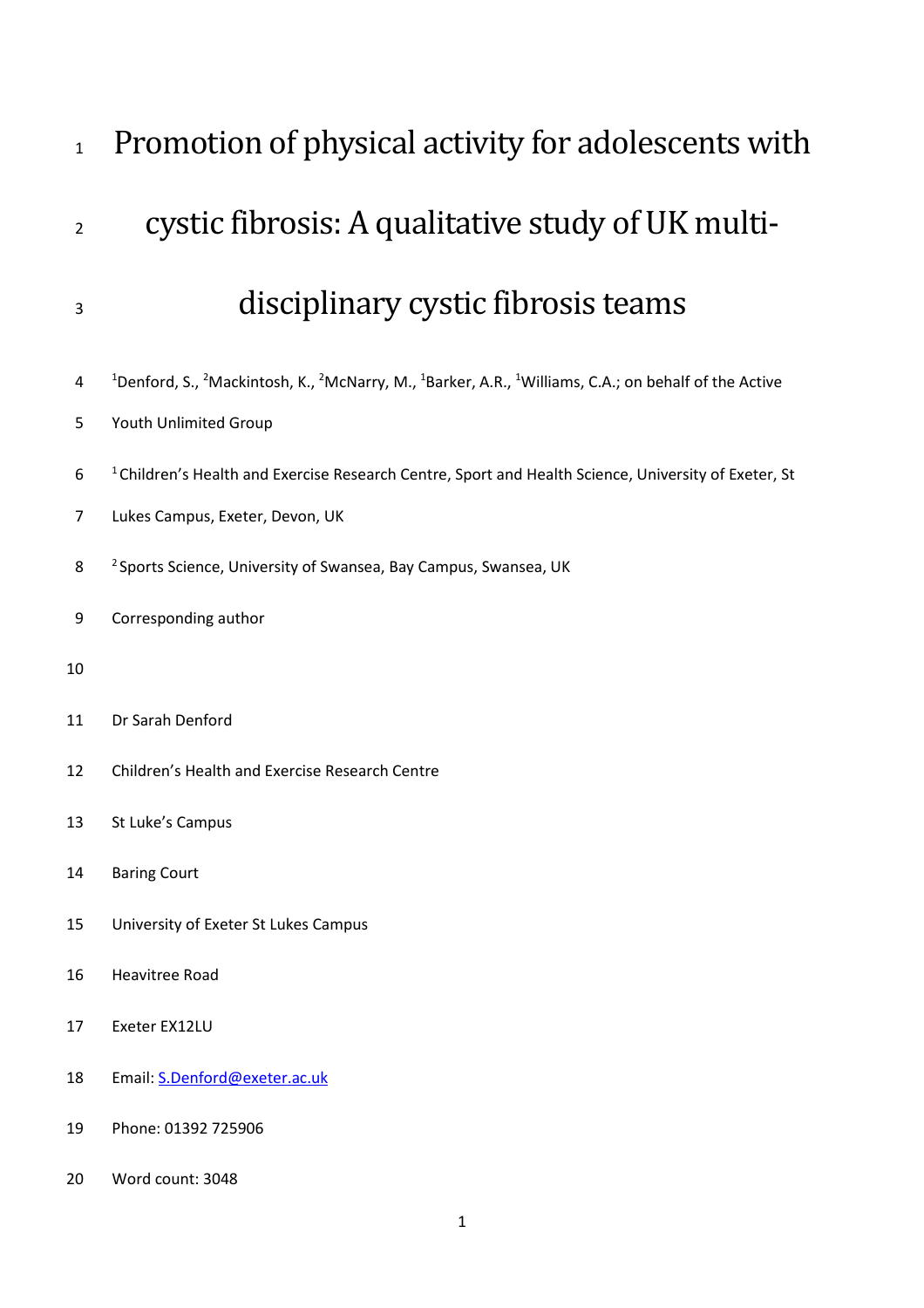## 21 Abstract

| 22 | Background |
|----|------------|
|----|------------|

- 23 The Cystic Fibrosis Trust recently published a standards of care document which stated that patients
- 24 should be given a physical activity (PA) programme based on their motivations, fitness, and
- 25 willingness to be active. However, there remains much debate regarding the roles and
- 26 responsibilities for PA promotion, as well as "optimal" recommendations and advice. This study
- 27 aimed to qualitatively explore cystic fibrosis (CF) multidisciplinary teams (MDTs) advice,
- 28 recommendations and practices relating to PA promotion for adolescents with CF.
- 29 Method
- 30 Semi-structured interviews were conducted with fifteen members of CF MDTs (11 physiotherapists,
- 31 two dieticians and two paediatricians). Thematic analysis was used to analyse the data.
- 32 Results
- 33 Major themes identified were: 1) structure of MDTs, 2) recommendations relating to intensities,
- 34 durations and types of PA, and 3) use of exercise testing. Participants reported variation between
- 35 MDTs in terms of who is responsible for promoting and supporting PA, the nature of advice given to
- 36 patients, and the use of exercise testing. Participants consistently lacked confidence in their own or
- 37 others' knowledge to provide standardised recommendations to patients and highlighted that PA
- 38 promotion and support was often overlooked during busy periods.
- 39 Conclusions
- 40 Despite its importance, PA support and promotion is not always prioritised. MDTs lack confidence in
- 41 their ability to promote PA. Standardised advice and training relating to optimal intensities,
- 42 durations and types of PA would provide a baseline from which to individualise advice to each
- 43 patient and could increase confidence in PA promotion among MDTs.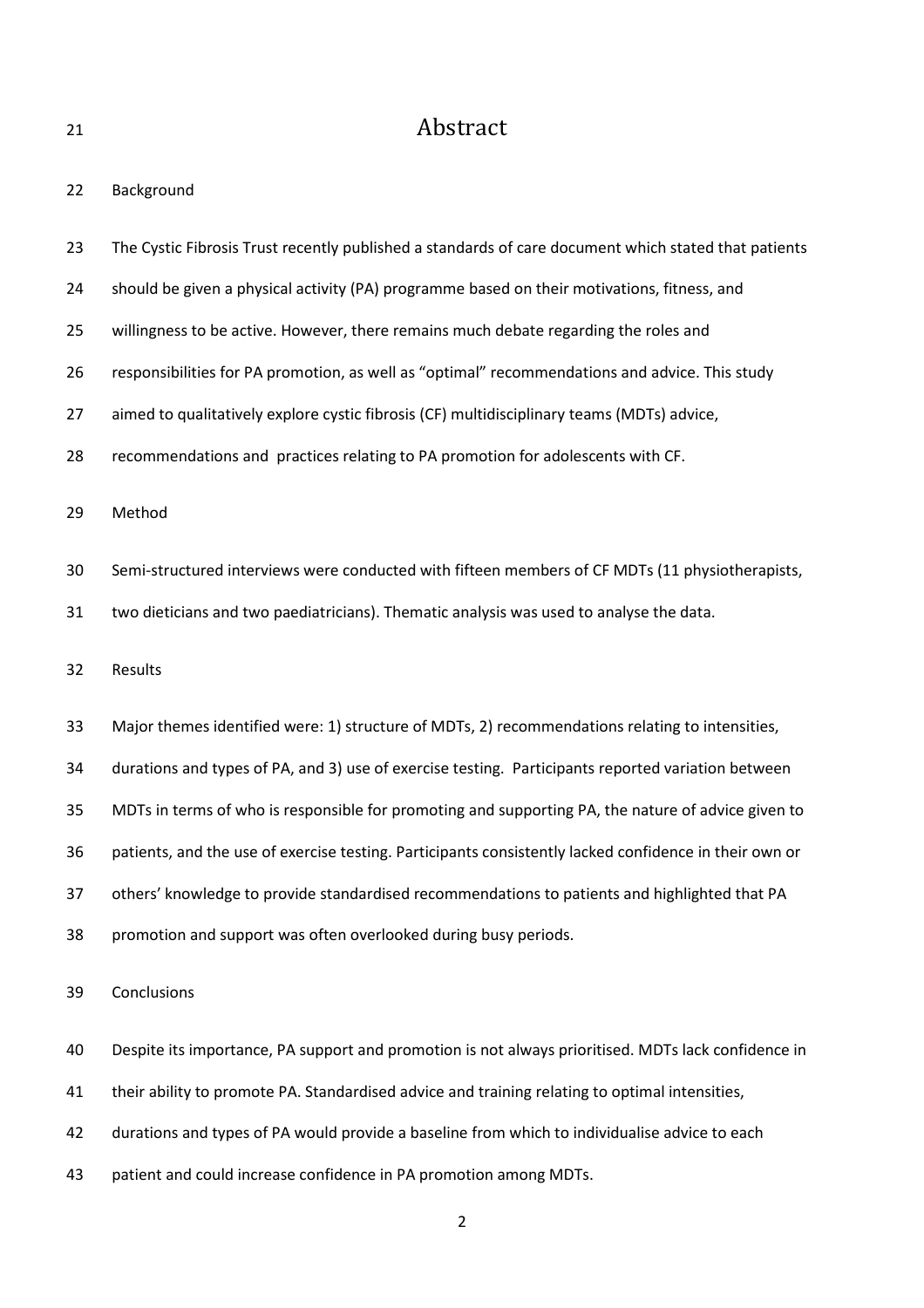#### 44 Contribution of the paper

- 45 There is a significant lack of confidence among clinical team members in their ability to
- 46 effectively promote physical activity for people with cystic fibrosis.
- 47 Despite the importance of exercise testing and physical activity, its promotion is often
- 48 neglected as a result of factors that could potentially be overcome.
- 49 This study is the first to provide evidence of the urgent need for training and resources to
- 50 support clinical teams promote physical activity.
- 51
- 52 Key words
- 53 Cystic fibrosis; respiratory; youth; qualitative; physical activity; exercise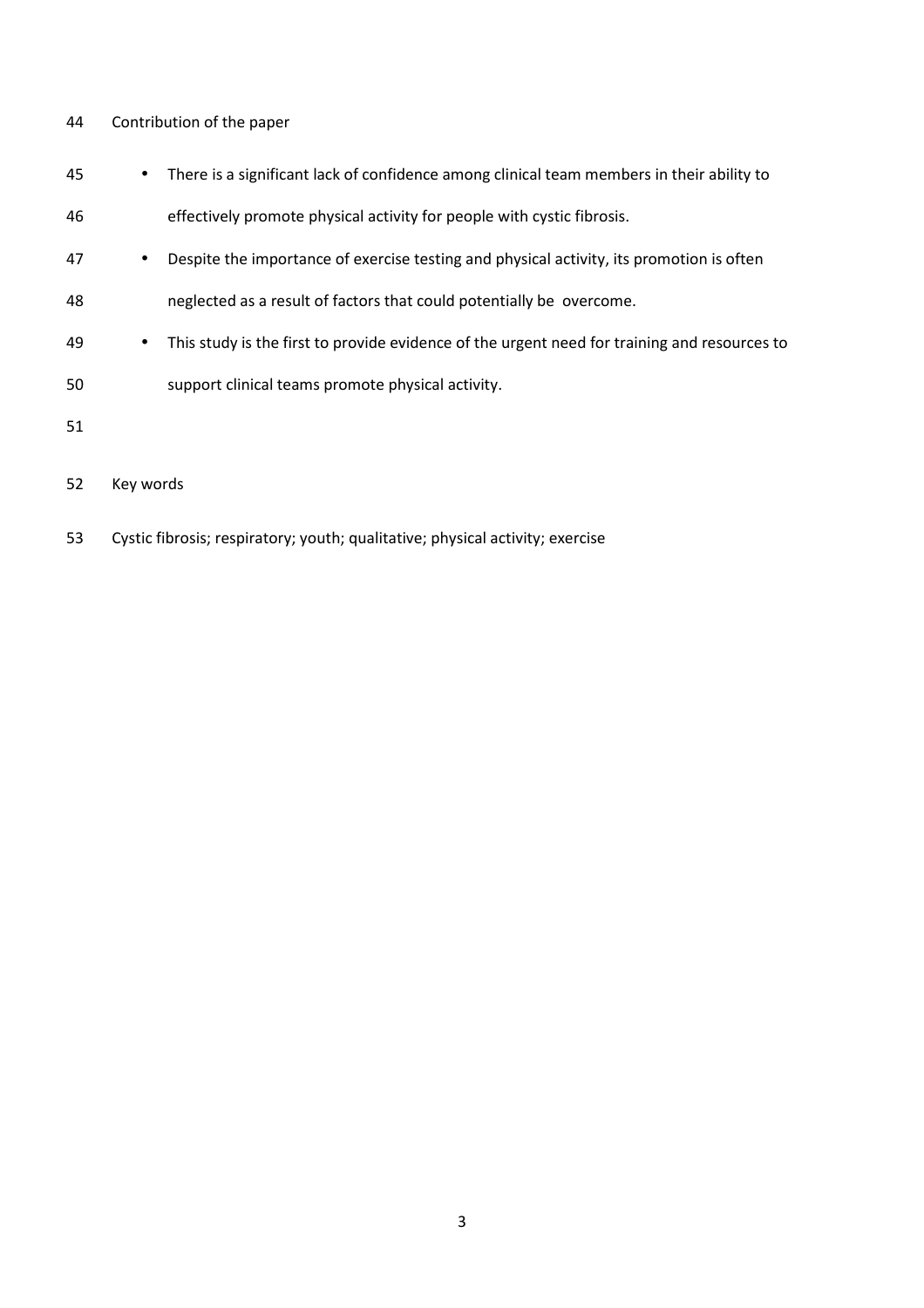## 54 Background

55 Physical activity (PA) [1, 2] and exercise [3, 4] is widely advocated for adolescents with cystic fibrosis 56 (CF). Patients and members of CF multidisciplinary teams (MDTs) consider PA to be a priority in the 57 management of CF [5, 6], recognising both its physiological and psychosocial benefits. Whilst studies 58 have sought to identify whether youth's PA levels differ to age- and sex-matched controls, findings 59 remain equivocal. Indeed, research has identified those with CF to have lower [7], equivalent [8, 9] 60 or even higher [10] PA levels than their healthy counterparts. Given this lack of consensus, it is 61 unsurprising that there also remains debate about optimal intensities, durations and types of PA in 62 adolescents with CF [4].

63 The Cystic Fibrosis Trust recently published a standards of care document which stated that all 64 patients should be made aware of the benefits of PA and/or exercise, and should be prescribed a 65 programme based on their motivations, fitness, and willingness to be active [11]. Recommendations 66 state that patients should be advised to participate in at least 150 minutes of moderate-intensity PA, 67 or 75 minutes of vigorous-intensity PA each week, with resistance training on two or more non-68 consecutive days [11]. The importance of exercise testing for patients over the age of 10 years is also 69 emphasised. Specifically, exercise testing is advocated as an invaluable assessment tool, which can 70 be used to identify PA limitations, aid in disease prognosis, and inform and assess the efficacy of PA 71 prescriptions [11]. The cardiopulmonary exercise test (CPET) is considered the "gold standard" 72 exercise test. However, whilst there are specific recommendations for those with CF these are 73 targeted at adults and there are therefore, no specific recommendations for adolescents with CF. 74 Despite the recognition of the importance of PA, in 2010 a survey of 96 adult and paediatric clinics 75 in the UK found that PA and exercise assessments are currently under-utilised in clinics [5] due to 76 limited time, staff, facilities and equipment. More recently, previous research presenting findings 77 from a series of meetings involving healthcare professionals with an interest in PA for CF found 78 that, even among such a motivated and interested group, over 30% of delegates did not feel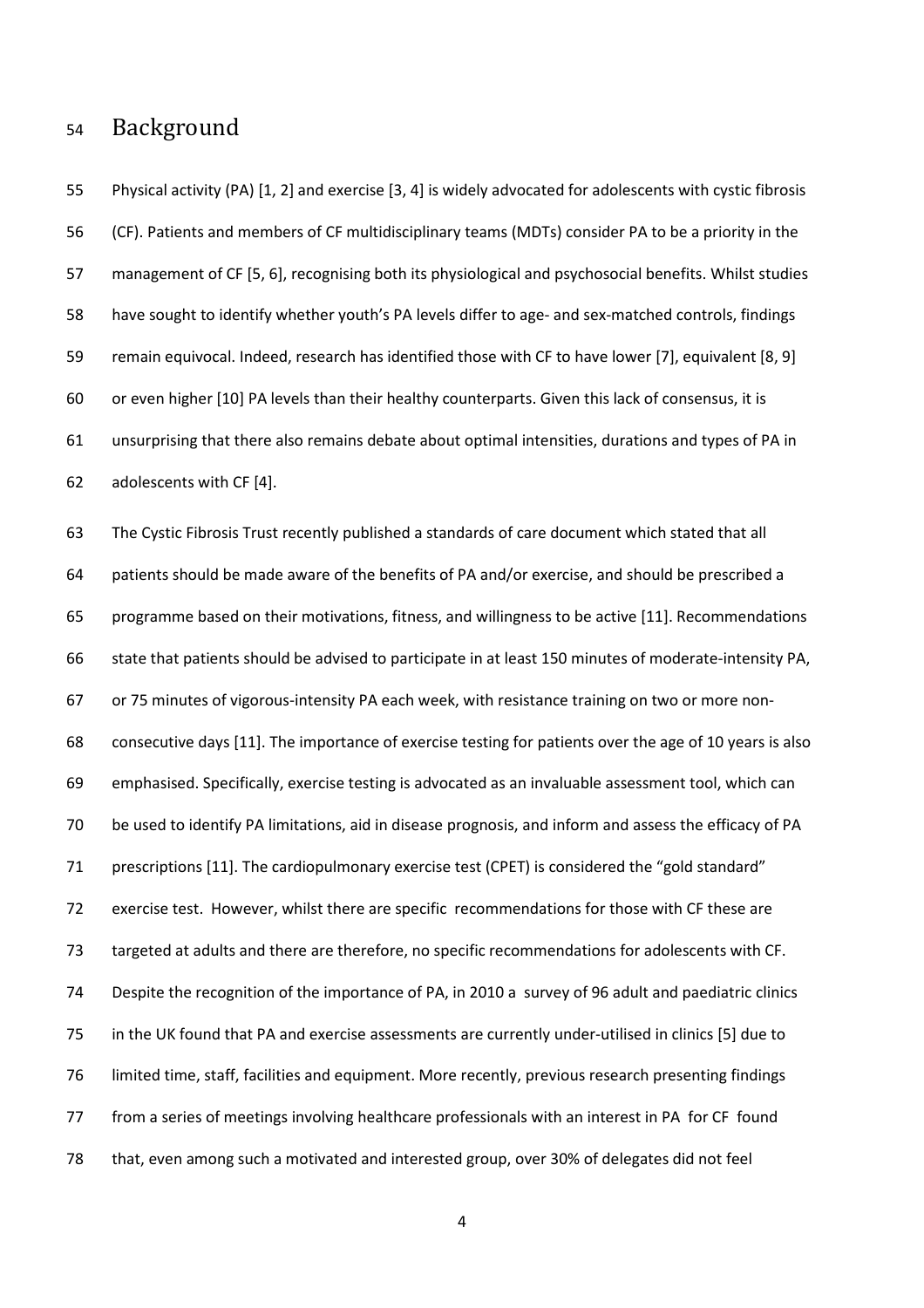| 79 | confident discussing PA with patients, only 13% of centres used CPET, and 100% of delegates wanted        |
|----|-----------------------------------------------------------------------------------------------------------|
| 80 | additional resources and training relating to PA promotion [12]. Further consideration of these           |
| 81 | issues are crucial to enable clinical staff to have the skills, and confidence needed to support patients |
| 82 | to be physically active.                                                                                  |

## <sup>83</sup>Aims

84 The aim of this study was to qualitatively explore the advice, recommendations and practices of 85 members of CF MDTs relating to PA for adolescents with CF.

# <sup>86</sup>Methods

#### 87 Design

88 In this exploratory study, we used in-depth interviews to explore the advice and recommendations 89 of MDTs current practice with regard to PA promotion for adolescents with CF.

### 90 Participant sampling and data collection

91 Participants were recruited via opportunity sampling; physiotherapists, paediatricians, dieticians, 92 and nurses currently on the Cystic Fibrosis Trust email distribution list received an email inviting 93 them to take part in a short telephone interview. Fifteen participants responded to the invitation 94 and provided written informed consent, including eleven physiotherapists (9 female), two 95 consultants (both male) and two dieticians (both female). Using a semi-structured topic guide, 96 participants were asked about their practices relating to PA promotion and exercise testing for 97 adolescents (young people between the ages of 12 and 18 years of age). Participants were asked to 98 think specifically about their practices in relation to this age group (Supplement 1). All interviews 99 were audio recorded and transcribed verbatim. Ethical approval was obtained from the Institutional 100 Ethics Committee (161207/A/03).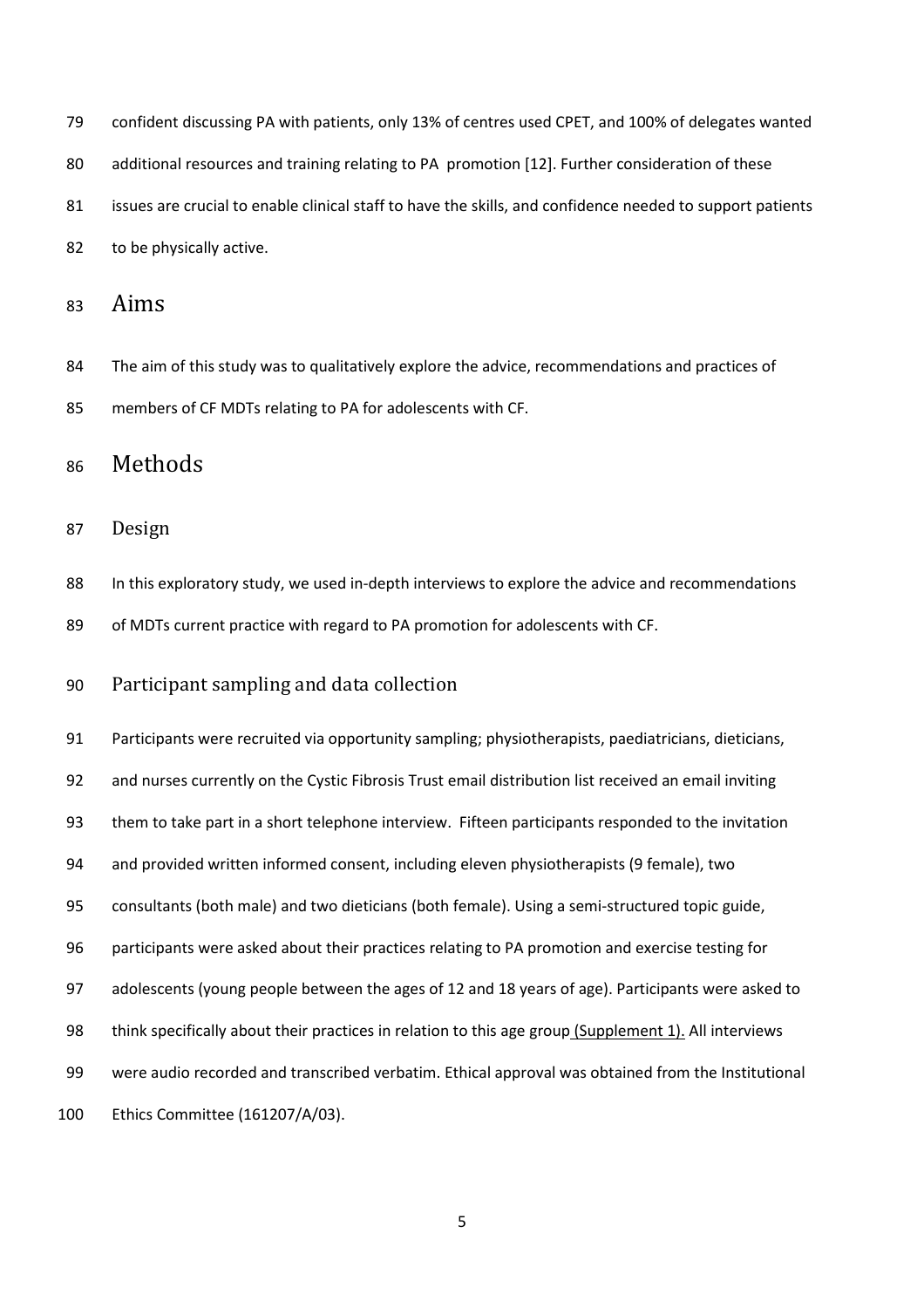101 Data analysis

102 Thematic analysis was used to analyse the data [13] using the software NVivo version 12. After 103 reading and becoming familiar with the transcripts, an initial list of codes were developed 104 independently by two researchers (author one and two). These authors then discussed their 105 independent coding until a consensus was reached, and combined related codes into a series of 106 themes. These themes were then presented to a third author (author 3) who ensured that the 107 themes accurately represent the interview data [14]. Following the six stages of thematic analysis 108 [13], thematic charts were developed for each theme, and corresponding interview text was cut and 109 pasted into each chart [14]. Narratives were developed utilizing these charts [15]. Potential links 110 between the data and existing theories were sought and noted [16]. We actively looked for data that 111 did not fit with our developing narrative, discussed potential explanations, and modified the 112 narrative accordingly. All emerging ideas were noted in the form of a reflective diary. 113 To ensure the validity of our findings, codes, themes and analyses were discussed with the wider 114 research team on multiple occasions [16]. All participants were given the opportunity to comment 115 on the results with four participants responding. All four respondents noted that they were in 116 agreement with our presentation of the data. Whilst it is possible that the analysis could have been 117 influenced by our prior training and awareness of the literature, we were conscious of our pre-118 existing knowledge, and every effort was made to ensure that the code and / or the theme were 119 evident in the raw data set.

### 120 Results

121 Participants 

122 Fifteen (11 physiotherapists, two consultants, and two dieticians) from 15 cystic fibrosis clinics in the 123 UK took part in semi-structured interviews with the lead author. Our sample includes male and 124 female participants from a wide range of locations in the UK and professional backgrounds. Eleven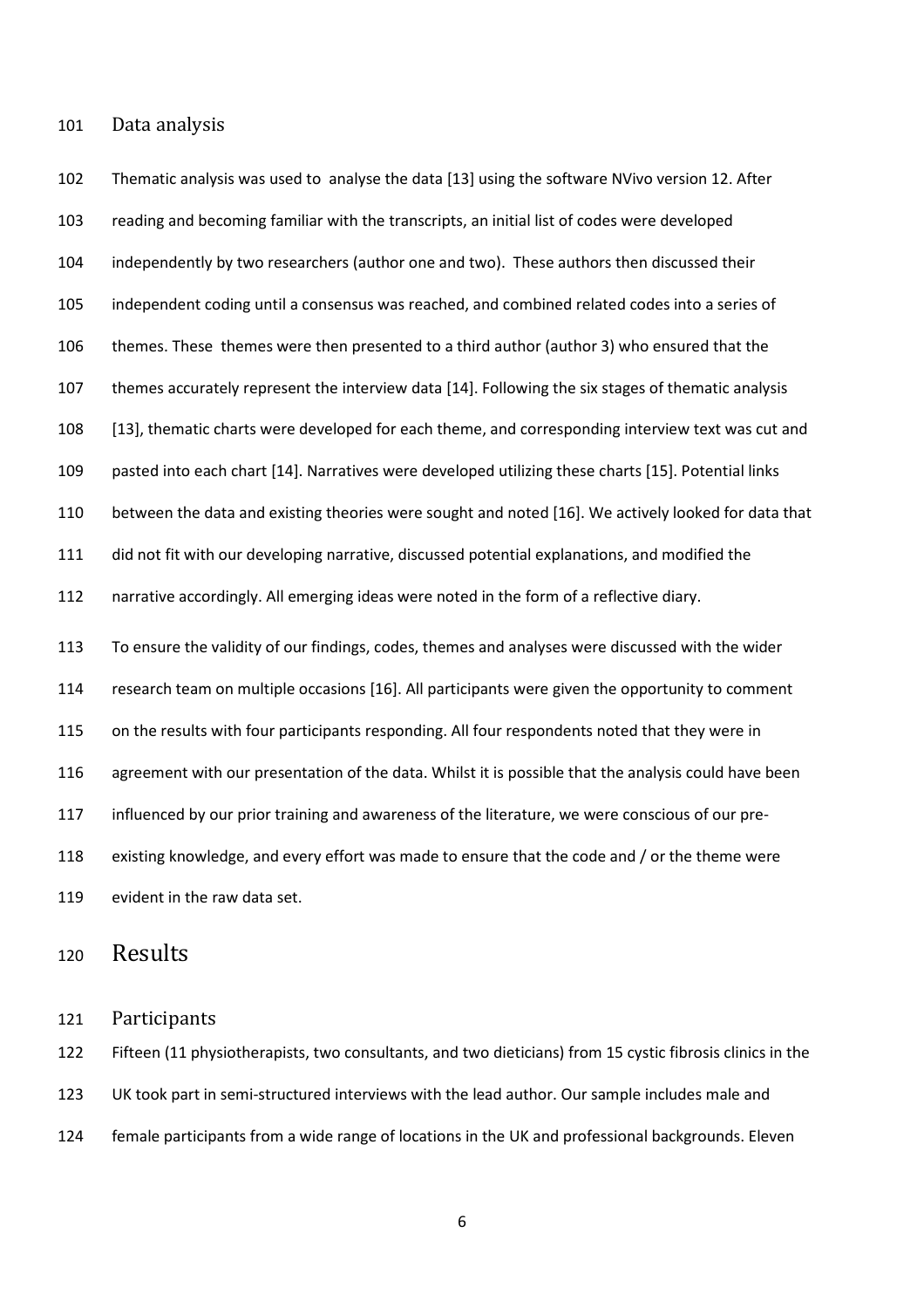125 participants were from paediatric centres, and four participants worked with both adult and

126 paediatric patients.

127 Results of the analysis

128 Results are presented under three headings: i) structure of MDTs; ii) recommendations relating to 129 intensities, durations and types of PA; and iii) use of exercise testing.

#### 130 Structure of MDTs

- 131 Multidisciplinary teams varied in size and structure, knowledge and passion for the promotion of PA,
- 132 and the roles and responsibilities of each team member with regard to PA promotion (Table 1).
- 133 Whilst the majority of participants reported that the main responsibility for PA promotion lay with
- 134 the physiotherapists, it was considered to be a task for all members of the team. Physiotherapists

135 were viewed as having the time and knowledge to accommodate specific PA issues – but everyone

- 136 should be promoting it (Quote 1). However, even physiotherapist's struggle to fit PA promotion into
- 137 their day, and during busy periods, certain clinical activities (e.g., those focusing on PA promotion)
- 138 would have to be cancelled (Quote 2-5).
- 139 All participants highlighted the need for additional support with at least one person whose time and
- 140 energy could be dedicated to PA promotion. Three of the 15 centres currently had a member of staff
- 141 who was employed specifically to support PA among patients. Such a role was considered to be
- 142 invaluable and a huge benefit to the team and the patients  $(Quote 6)$ , and the centres without such
- 143 a role described how this would be beneficial (Quote 7).
- 144 Whilst all participants in the current study spoke of their passion for PA, it was recognised that not
- 145 all team members were as knowledgeable or as passionate. This was considered critical for
- 146 successful PA promotion, and it was suggested that those with an exercise background, or personal
- 147 interest in PA, were better placed to promote PA than those who did not have such a background
- 148 (Quote 8-9).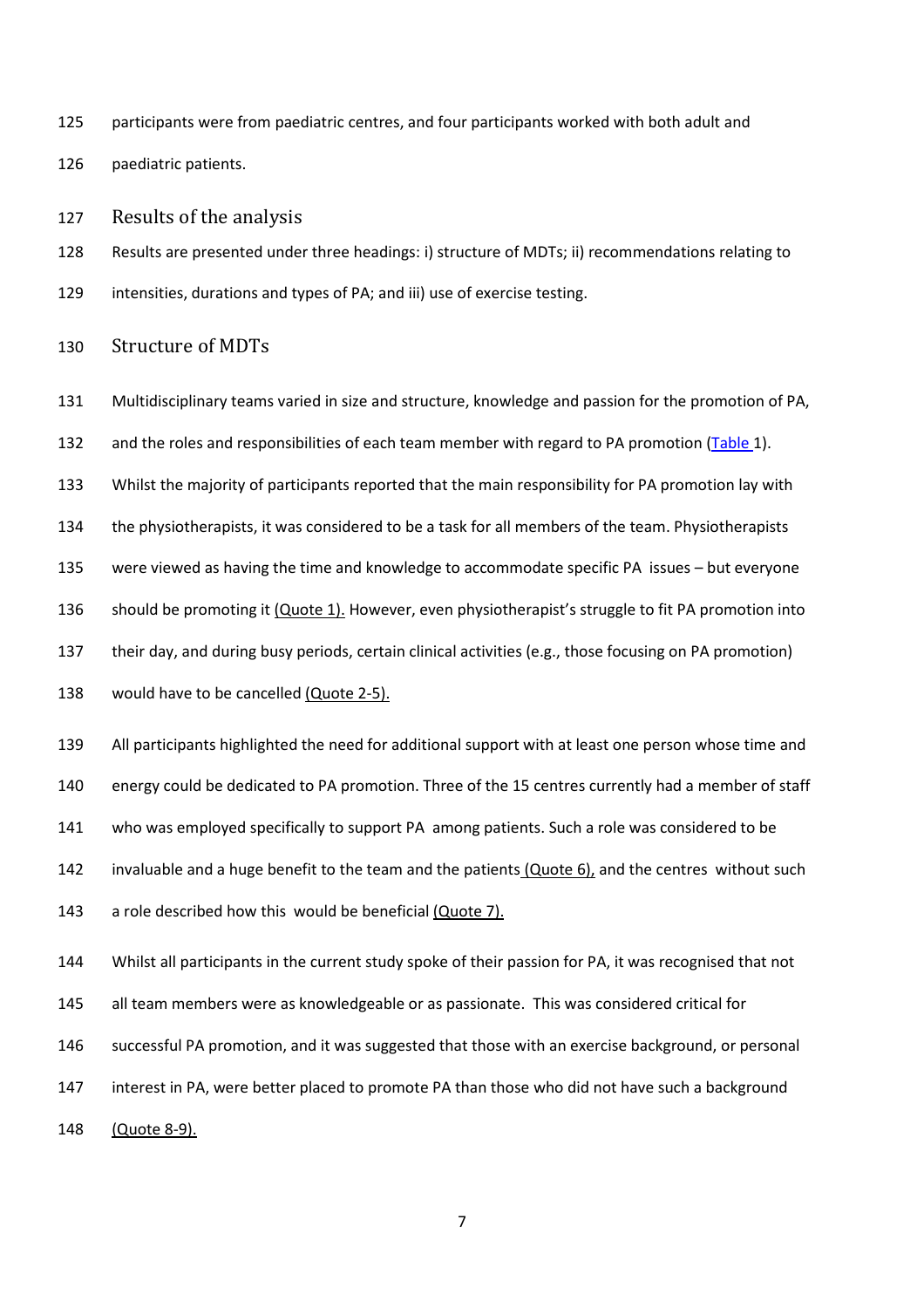#### 149 Recommendations relating to intensities, durations and types of PA

150 Participants described how they are required to make recommendations in relation to various 151 aspects of PA, including type, intensity, frequency and duration, and dealing with infection control 152 (Table 2). In making such recommendations, some physiotherapists referred to guidelines written for 153 people without chronic conditions, such as physiotherapy guidelines (Quote 1). None of our 154 participants were aware of existing guidelines that are specific to people with CF (Quote 2-3). 155 As a result, participants' specific recommendations (i.e., intensity, frequency and duration) of PA 156 varied – both between participants, and within participants for different patients. Although the 157 difference between PA and exercise was not always explicitly mentioned, there was recognition that 158 for some patients, PA was more appropriate than exercise. However, most importantly, 159 recommendations were always individualised to the patient taking into consideration their needs 160 and preferences. 161 Participants' recommendations relating to the intensity and duration of PA sessions were based on 162 maximum heart rate (Quote 4); levels of intensity (Quote 5); and degrees of breathlessness (Quote 163 6). Recommendations relating to duration of PA sessions included a minimum duration (Quote 7), 164 specific targets (Quote 8); and upper and lower limits (Quote 9). However, participants noted that 165 any recommendations should be dependent on baseline PA levels (Quote 10). 166 In terms of types of PA, a combination of cardiovascular, strength and flexibility training was 167 considered optimal (Quote 11). Specific activities, such as running, yoga, Pilates, Zumba, 168 trampolining and walking the dog were all mentioned (Quote 12) as examples of activities that could 169 be performed by young people with CF. Such examples were intended to highlight the range of 170 activities available to young people rather than being an exhaustive list of all activities endorsed by 171 the team. The majority of the participants (13 of 15) did not feel that there were any limitations to

172 what participants could do. Only two participants mentioned any caution and these related to high-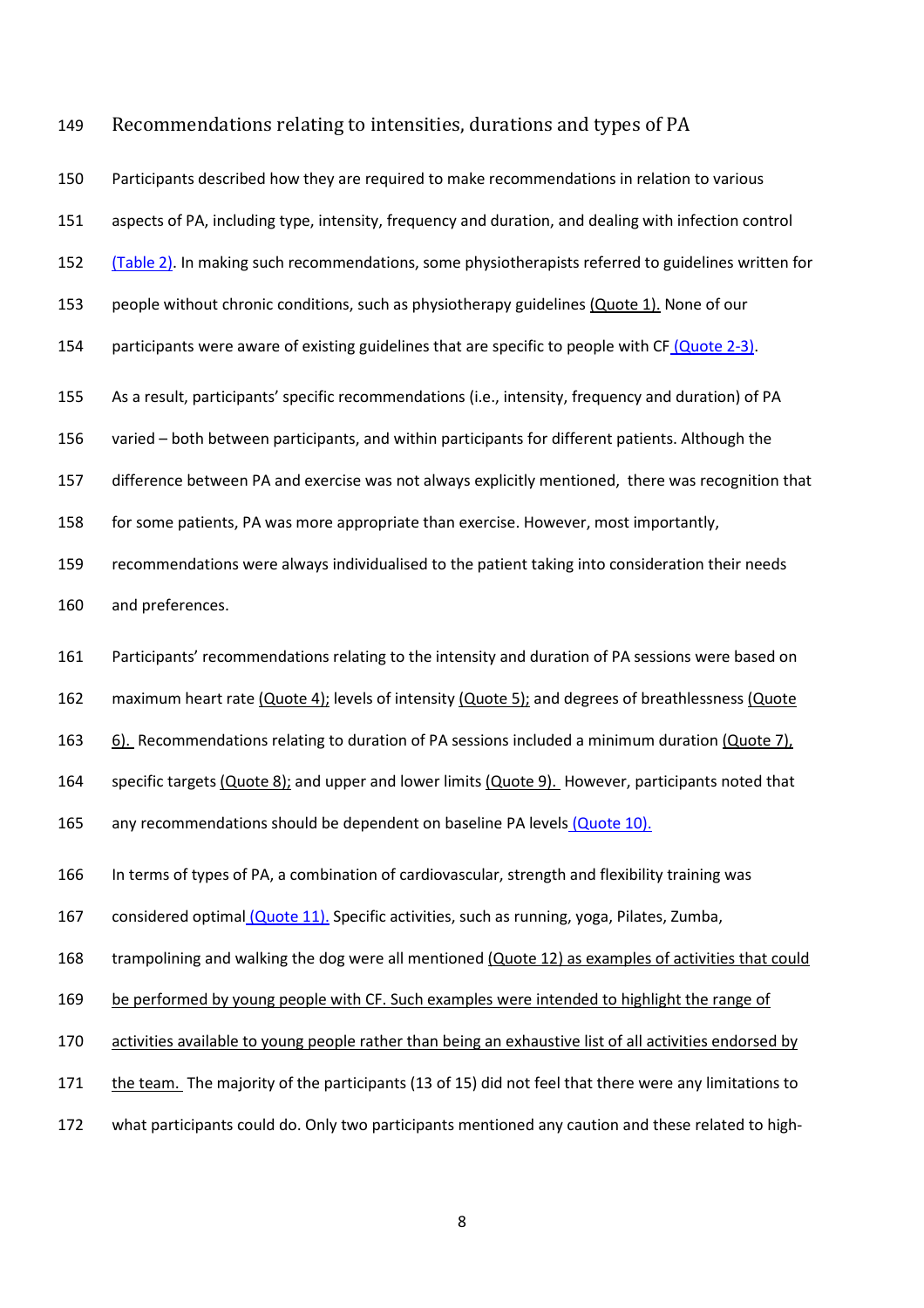173 intensity interval training (HIIT) and plyometric training (Quote 13-14). These cautions were based 174 on clinical experience rather than formal recommendations.

175 It was noted that recommendations should be individualised on the basis of PA goals or simply in 176 terms of what the patient enjoys doing. Very few participants explicitly mentioned the difference 177 between PA and exercise, however, those who were aware of the distinction suggested that, for 178 some patients, PA may be a more realistic option. Other participants alluded to this without 179 explicitly referring to PA rather than exercise, and just promoted moving more (Quote 15). 180 Ultimately, it was noted that the needs and preferences of the patient are crucial – even if they are 181 not considered to be optimal (Quote 16).

182 Use of exercise testing

183 Exercise testing was viewed as positive, but the type of test used, the interpretation of the results,

184 and the way in which the results were used to inform treatment varied between clinics (Table 3).

185 Participants referred to the importance of exercise testing for informing exercise plans and for

186 prognostic purposes (Quote 1). Three or six minute step tests were commonly used (Quote 2),

187 though these were considered to be sub-optimal in comparison with cardiopulmonary exercise

188 testing (CPET), which was considered to be gold standard (Quote 3).

189 Common barriers and limitations to exercise testing included patient refusal (Quote 4), the test not

190 assessing maximal capacity (Quote 5), and space and time limitations (Quote 6). Interpretation of

191 test results was often confusing, with many participants unsure what a specific result meant (Quote

192 7).

193 There was considerable variation in the way in which the test results were used. In one centre,

194 exercise test results formed the basis of exercise programs (Quote 8), other centres used the results

195 to provide achievable goals (Quote 9), and other centres would simply keep test scores on record

196 (Quote 10). One participant verbalised this variance, highlighting that better knowledge of how to

197 use results of an exercise test is necessary (Quote 11)*.*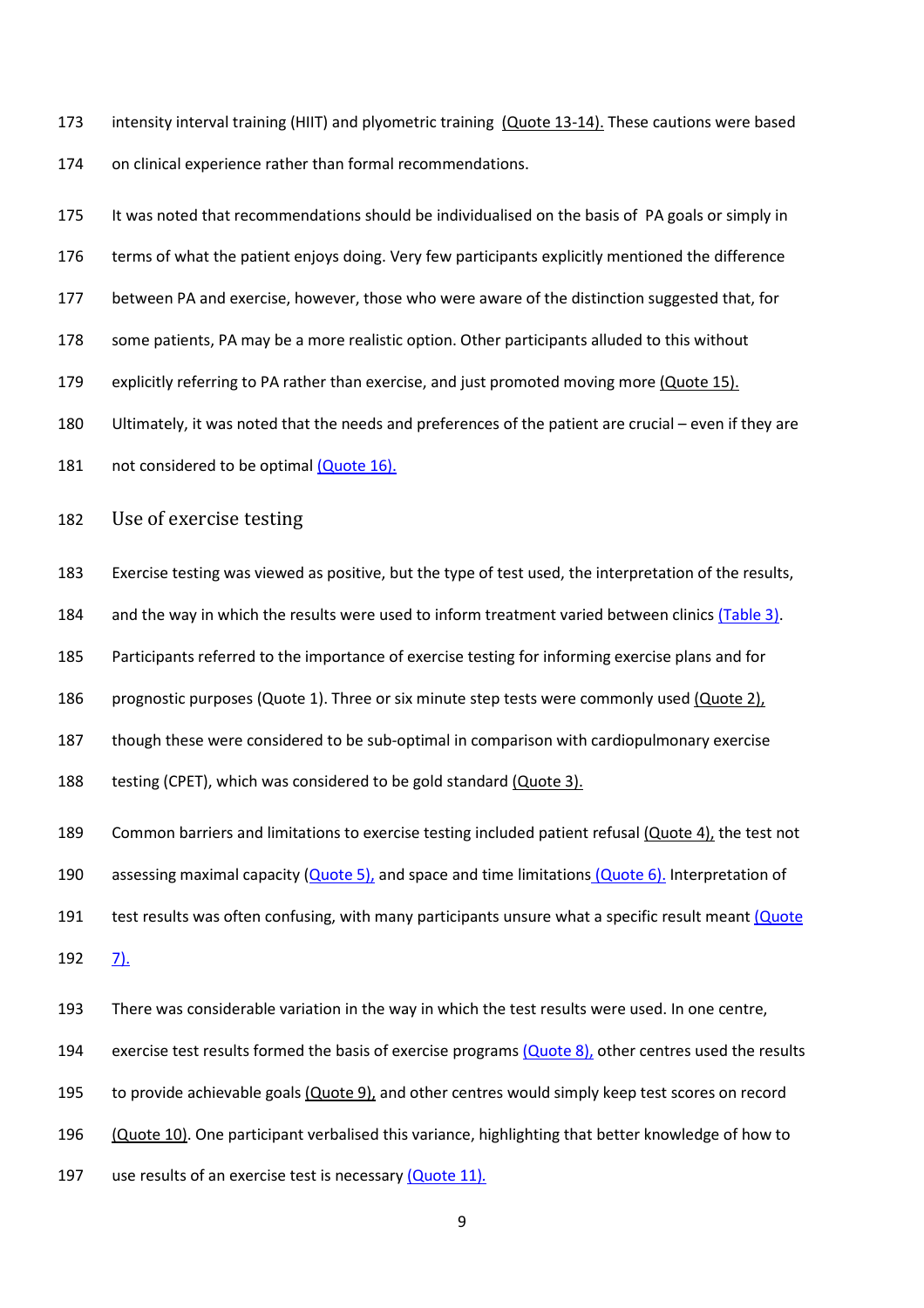## <sup>198</sup>Discussion

199 This is the first study to explore, in-depth, the practices, advice and recommendations of members 200 of MDTs relating to PA and exercise testing for youth with CF. Our findings complement and extend 201 previous work that has explored the use of exercise testing [5] and PA promotion [12] by presenting 202 detailed information on challenges faced by MDTs, as well as highlighting areas in which additional 203 training and support is urgently needed. This study provides urgently needed evidence that action 204 must to be taken to ensure physical activity recommendations are informed by evidence and 205 guidelines, and that staff feel confident in the recommendations they provide. 206 Multi-disciplinary teams 207 Whilst the majority of participants acknowledged that PA promotion was considered to be a whole 208 team role, in accord with previous research [5, 12] there was recognition that it was largely 209 undertaken by the physiotherapists. However, participants described that their time-constraints and 210 work-load often leave them at full capacity, and PA sessions are consequently sacrificed. Tomlinson 211 et al. [12] highlighted a range of highly-skilled tasks undertaken by MDTs in relation to PA promotion 212 - above and beyond physiotherapy duties. Not only does this take considerable time, it also requires 213 significant knowledge and training. The current study concurs with Tomlinson et al. [12] suggesting 214 that physiotherapists do not feel confident to promote PA. Within the current study, it was 215 suggested that those with an exercise background, or personal interest in PA were better placed to 216 promote PA than those who did not have such a background. Participants suggested that patients 217 would benefit if MDTs incorporated an exercise specialist tasked solely with the promotion and 218 prescription of PA for patients. Nonetheless, funding restrictions and limited budgets mean that 219 developing such a role may not be possible; however, at the very least, protected time and adequate 220 training is required for such a role to be carried out efficiently.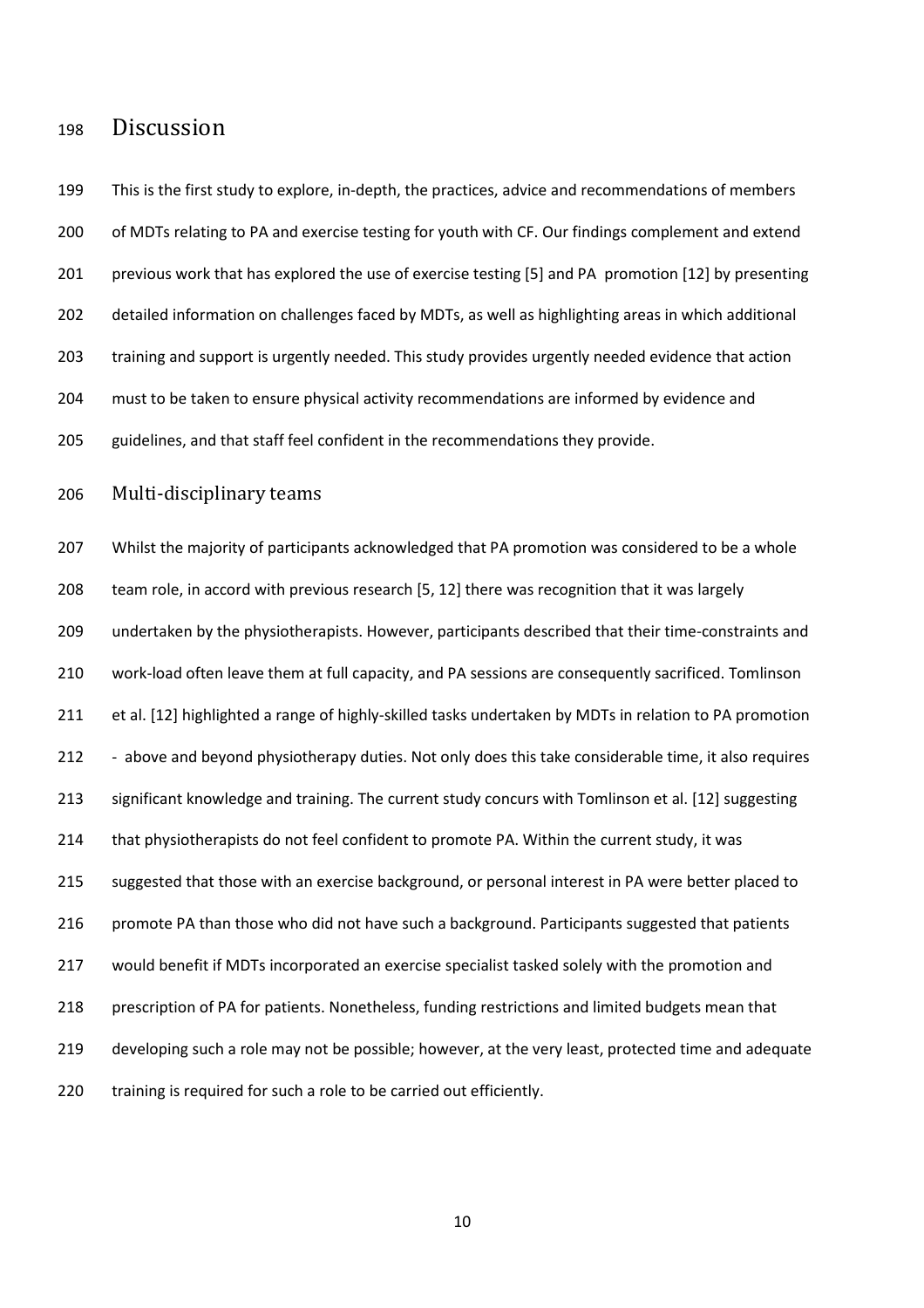#### 221 Recommendations

222 The Cystic Fibrosis Trust Standards of Care and Good Clinical Practice for the Management of CF [11] 223 state that, for individuals with CF, recommendations should include 150 minutes of moderate-224 intensity PA, or 75 minutes of vigorous-intensity PA per week. Those who are inactive and/or are 225 limited in their physical capacity to exercise should be encouraged to accumulate 10-minute bouts of 226 PA throughout the day [11]. It should be noted that this generic guideline is based on adult PA 227 recommendations with no differences for paediatric patients. However, healthy children and 228 adolescents have different guideline compare to adults. This distinction should be recognised by the 229 CF community.

230 Whilst participants in the current study did not specifically mention the Cystic Fibrosis Trust 231 standards of care, their advice and recommendations given were complimentary, although variation 232 between centres exists. This may suggest that certain members of MDTs are not aware of the advice 233 relating to PA in the standards of care, particularly members of the team who are not 234 physiotherapists. Therefore, informing or educating members of MDTs of this advice may be

235 beneficial.

236 Participants' suggested intensities for physical activity were significantly varied. In line with the 237 standards of care recommendations, participants highlighted the relationship between intensity and 238 duration, noting that higher-intensity PA should be of a shorter duration. However, 239 recommendations for an "optimal" duration of PA ranged from thirty minutes per day to one hour 240 per day, and from three sessions per week to two and a half to five hours per week. Whilst specific 241 advice relating to the type, intensity, and duration of PA were slightly different between clinics, in 242 line with the Trust's Standards of Care [11], all participants described the need to consider patients'

- 243 motivations and goals, circumstances, fitness, and willingness to be active when prescribing PA.
- 244 Consideration of enjoyment is essential for long-term, sustainable PA behaviour change [17], as well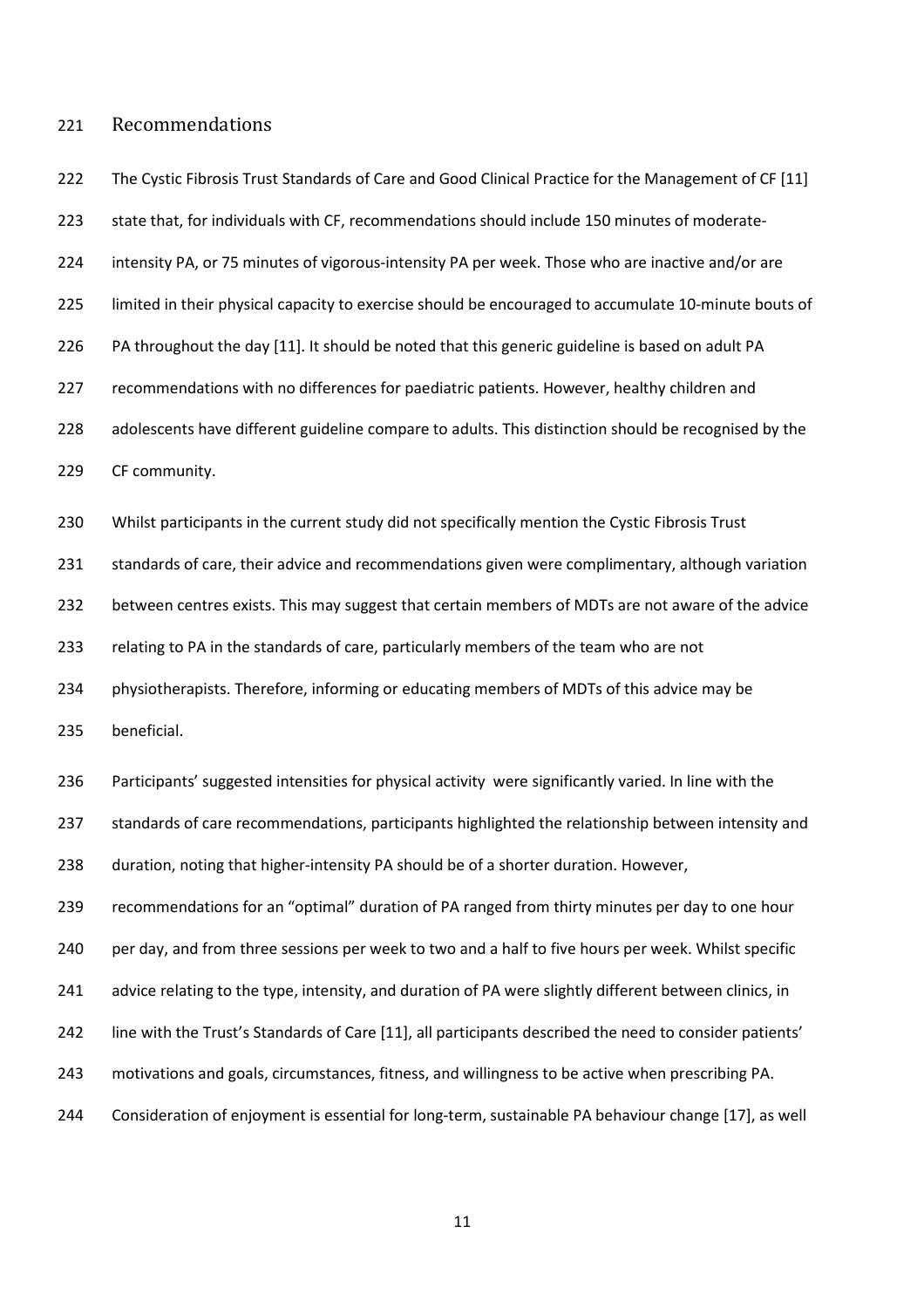245 as having an impact on patient's quality of life. Indeed, pleasurable PA with family members or peers 246 is likely to lead to greater satisfaction and feelings of normalcy [18].

247 Participants recommended a range of strength, cardiovascular and flexibility work. In line with the 248 Cystic Fibrosis Trust Standard of Care [11], Yoga and Pilates was also considered to be useful. 249 Participants were cautious about the use of HIIT, suggesting that this should only be recommended 250 for those with a certain level of fitness. Plyometric training was also avoided. As some studies have 251 demonstrated positive effects of HIIT in CF [19, 20], further research into the relative benefits of 252 such training for certain patients may be beneficial.

253 Our study is the first to show that participants have individual understanding of what "optimal" PA 254 recommendations comprise; however, all participants acknowledge the need to tailor PA programs 255 to the individual patient. However, participants were aware of the futility of recommending 256 "optimal" PA programmes, particularly for participants not at all interested in PA. This is often an 257 obstacle to progress; too much emphasis is often placed on the "best" training program and is likely 258 to hinder the patient who is aiming simply to be more active. Whilst identifying the best way to 259 optimise health from PA is important, this is not useful for patients who are not willing or able to 260 achieve the level of PA needed. It is arguably more important to prescribe PA that patients can and 261 will achieve over what is optimal.

262 Our findings show that there is an element of uncertainty surrounding the recommended intensity 263 and duration of PA for people with CF. Whilst standards do exist [11], the quality of evidence is rated 264 low-to-moderate, indicating that further research is needed to standardise PA advice and 265 recommendations [2, 4]. Additional training for members of the MDTs is clearly required to enhance 266 confidence in prescribing and discussing PA with patients, as well as combining "optimal" 267 recommendations with patients' individual motivations and circumstances. Initiatives such as 268 "Exercise is Medicine", and the growing enthusiasm for broadening medical curriculum have made 269 substantial progress in addressing some of these issues and building necessary skills [21].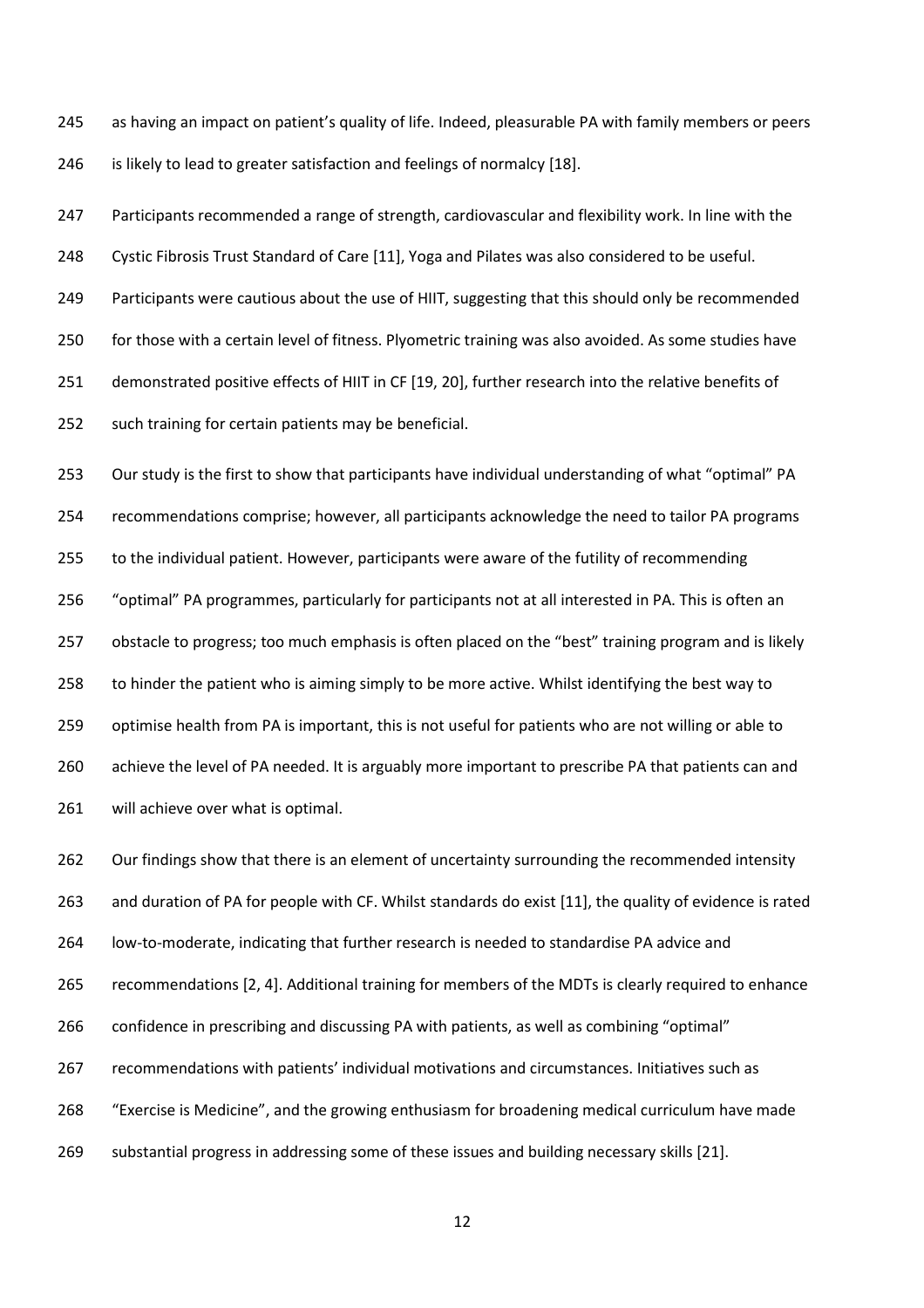270 Exercise testing

271 Previous research found that, whilst MDTs valued the use of exercise testing, it was often under-272 utilised, with less than 40% and 30% of paediatric and adult patients, respectively, having had an 273 exercise test in the past 12 months [5, 12]. Whilst the majority of participants in the current study 274 reported using exercise testing with their patients, the type of test, interpretation and use of the 275 results differed between centres. The three and six-minute step test and the modified shuttle test 276 were reported by participants as standard practice, but the CPET was considered to be gold-standard 277 despite only being used by a small number of MDTs. Participants stated time, space, and patient 278 refusal were the biggest barriers to exercise testing, thereby highlighting the need for specific time 279 to be allocated to this annual test. Moreover, MDTs often lacked a comprehensive understanding of 280 the results of the exercise tests and were therefore limited in how they utilised them to inform 281 patient-specific treatment, likely exacerbating patient refusals as the merit of the tests was not 282 evident. In the majority of cases, test results were stored and used as a comparator for future test 283 results. Indeed, participants highlighted the need for normative data in both healthy and CF peers to 284 facilitate comparisons and goal-setting strategies for their younger participants. These findings not 285 only indicate that further training is required for MDTs in relation to how data from all exercise tests 286 are interpreted and used within clinics, but also for the need for further research to provide 287 reference data. This is crucial if the use of exercise testing within clinics is to be maximised [12].

# 288 Implications for policy and practice

289 Our study has a number of implications for policy and practice. First, our study highlights the need 290 for the development of standardised recommendations relating to PA promotion for young people 291 with CF. This would include evidence-based advice relating to the type, intensity, and frequency of 292 PA for young people with CF, as well as recommendations for supporting PA behaviour change in 293 this population. Second, training is required to ensure clinical teams are familiar with, and confident 294 in their ability to adhere to, the recommendations. Third, considerable investment will be needed to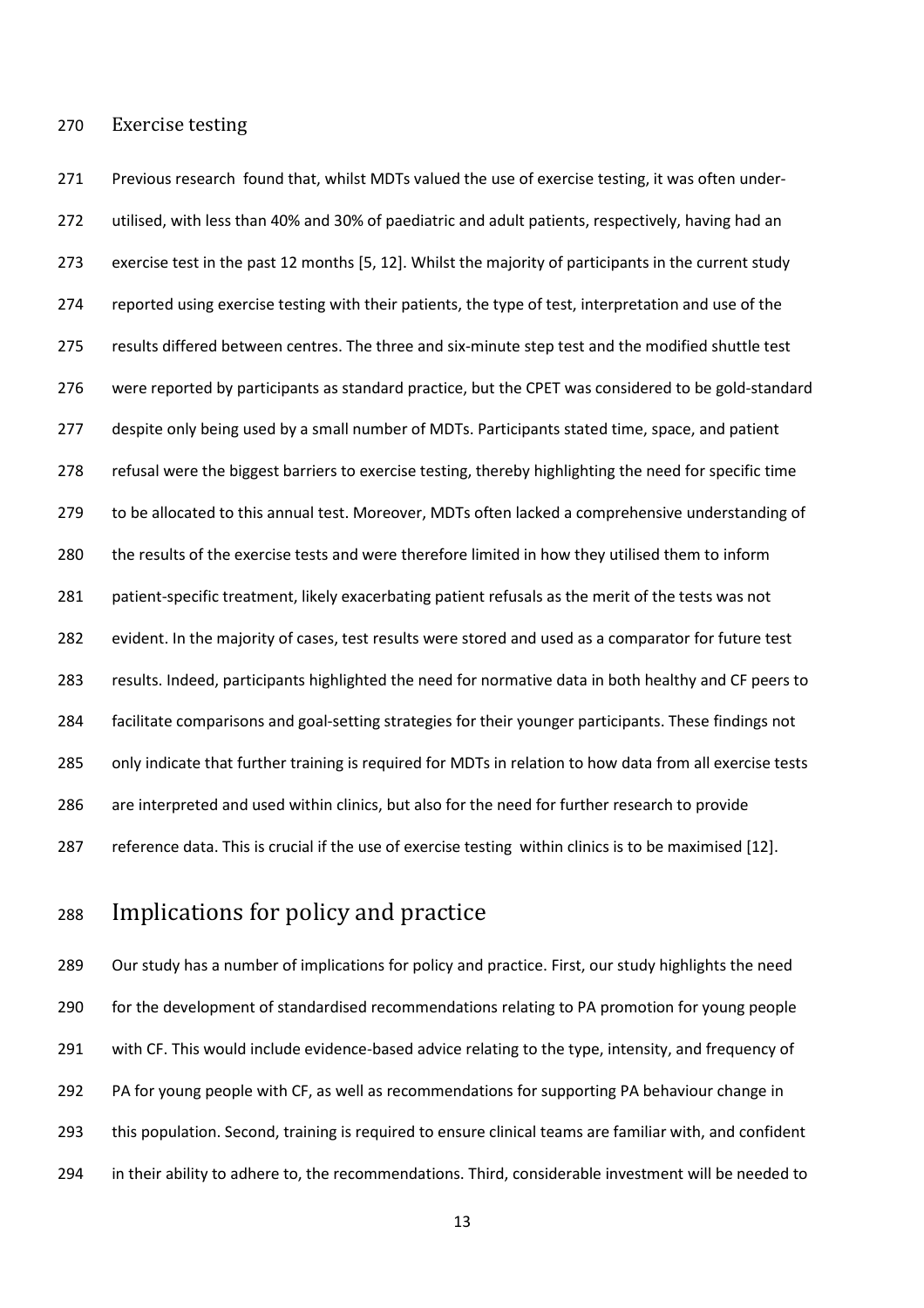295 ensure clinical teams have the time and funding to dedicate to the promotion of this critical aspect 296 of treatment. Finally, additional training and support is required to ensure consistency in the 297 conduct, interpretation, and use of exercise testing.

# 298 Strengths and limitations

299 A key strength of the study is the use of qualitative methods to provide a rich account of MDTs 300 current practices with regard to PA promotion, and the challenge they face. To enhance the 301 trustworthiness of our study, we used multiple coders and asked respondents to validate our 302 findings. During analysis, we triangulated our emerging results and the existing literature. However, 303 our findings must be interpreted with a number of limitations in mind. First, our study was based on 304 a small sample of 15 participants (11 physios, 2 doctors and 2 dieticians). As this is not fully 305 representative of a UK cystic fibrosis clinic, relevant voices (e.g., nurses, exercise specialists etc) may 306 have been missed. Secondly, all participants were from UK hospitals, thus may reduce the 307 transferability of the results beyond this area. Furthermore, our use of opportunity sampling may 308 have led to a biased sample of people who were interested in PA. Whilst there was still considerable 309 variation in the practices, advice and recommendations given by our participants, we suggest that 310 the richness of the data could have been improved with the inclusion of additional teams members; 311 including those less enthusiastic about PA promotion. Potentially important information about the 312 barriers to PA promotion could have been missed from those who chose not to participate; thus 313 additional research and training is needed.

# 314 Conclusion

315 Despite the known importance of PA and exercise testing, both are often under-utilised in CF clinics. 316 The present study shows that MDTs vary greatly in terms of who is responsible for PA promotion, 317 the advice and recommendations that are given to patients, and how exercise tests are used and 318 interpreted. Although physiotherapy standards exist [11], their relevance to adolescents is unclear.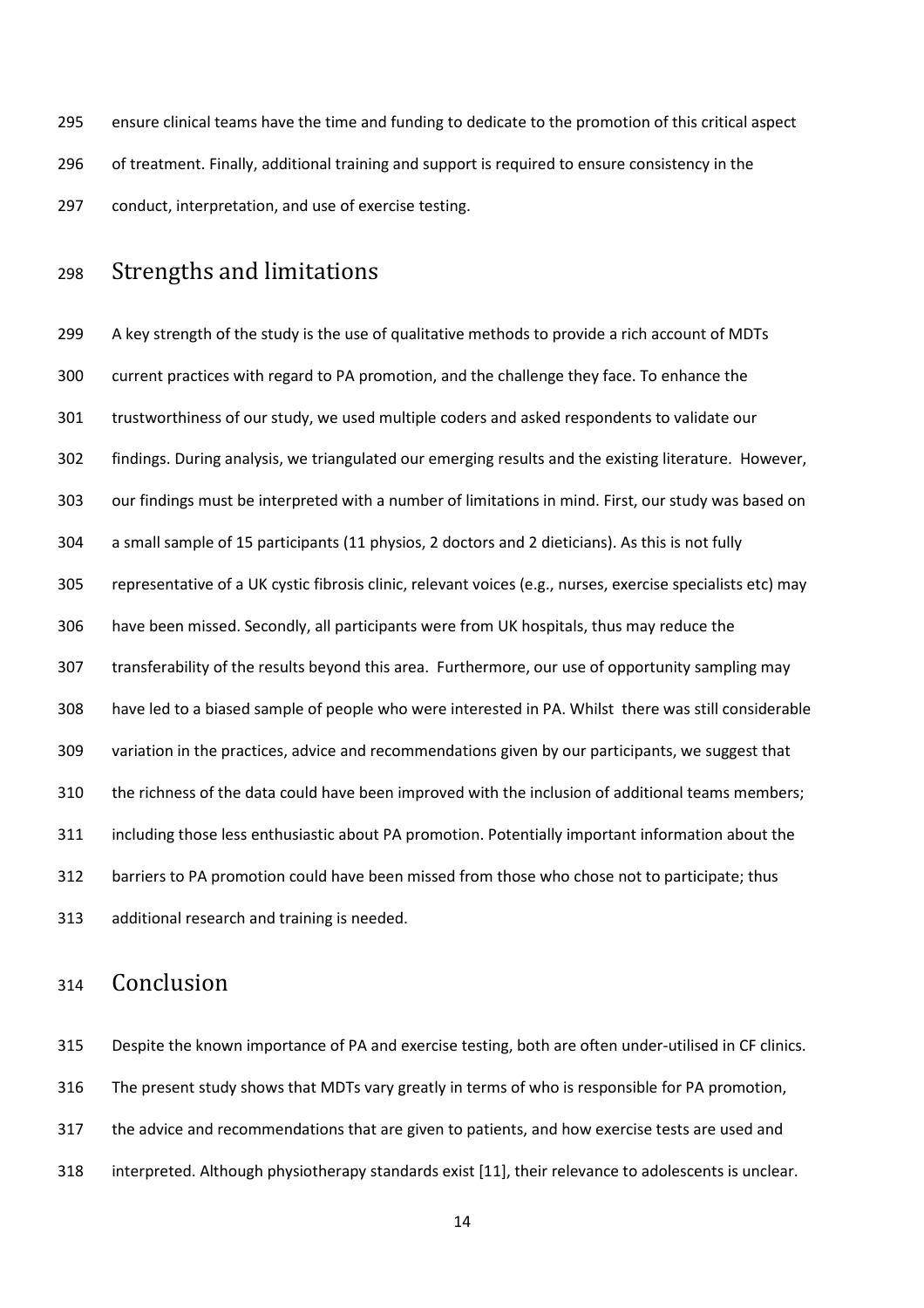- 319 Our findings highlight the need for changes to both policy and practice, with further training
- 320 required for those responsible for PA promotion in individuals with CF, in order to develop standards
- 321 of care that are widely accepted for this specific population.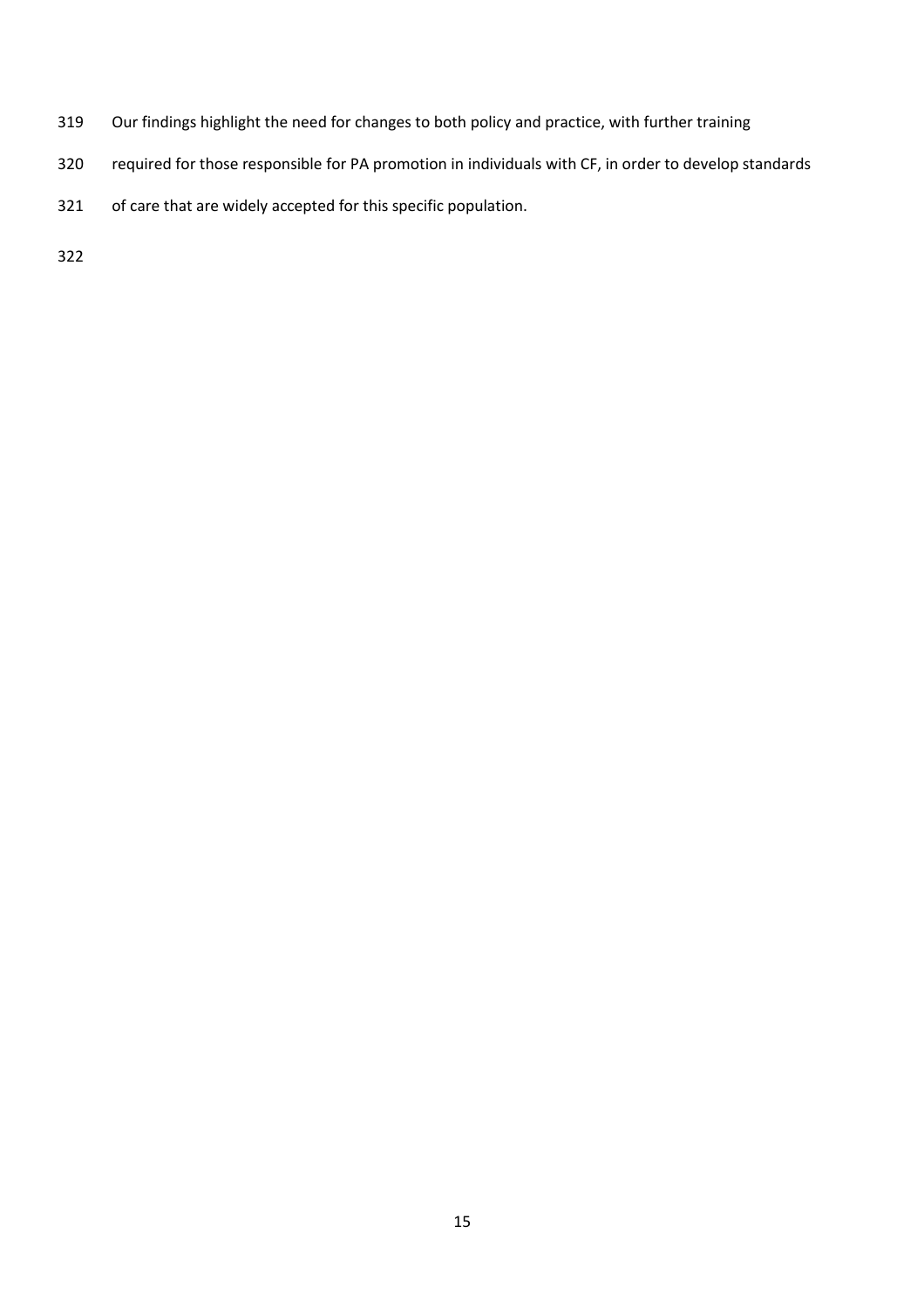- 323 Acknowledgements
- 324 We would like to thank the Cystic Fibrosis Trust for funding this study. We would also like to thank
- 325 all the practitioners who volunteered their valuable time to participate in this study.
- 326 Ethical approval
- 327 Ethical approval was provided by the University of Exeter Sport and Health Science Ethics Committee
- 328 (161207/A/03).
- 329 Funding
- 330 This work was funded by the Cystic Fibrosis Trust. Grant number SRC 008.
- 331 Conflict of interest statement
- 332 The authors declare no conflict of interest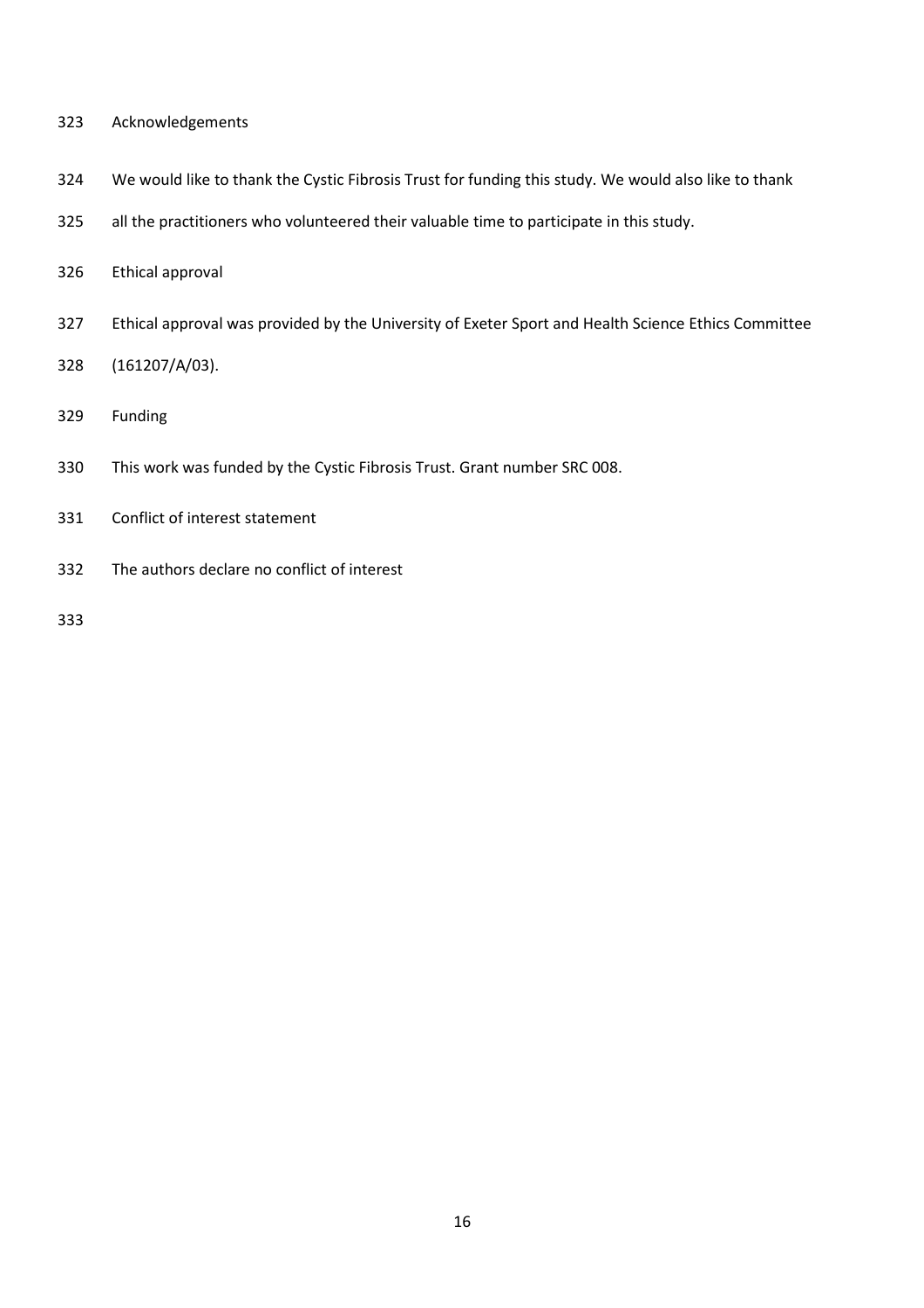- 334 [1] Hebestreit, H., et al., *Quality of life is associated with physical activity and fitness in cystic*
- 335 *fibrosis.* BMC Pulmonary Medicine, 2014. **14**: p. 26.
- 336 [2] Bradley, J., Moran, F, *Physical training for Cystic Fibrosis.* Cochrane Databse of Systematic 337 Reviews, 2008. **23**(1): p. CD002768.
- 338 [3] Radtke, T.B., C; Kriemler, S, *Physical Activity and Exercise Training in Lung Transplant*
- 339 *Recipients with Cystic Fibrosis: 'What We Know, What We Don't Know and Where to Go'.*
- 340 Lung, 2016. **194**(1): p. 177-8.
- 341 [4] Radtke. T; Nolan, S.J.H., H; Kriemler S, *Physical exercise training for cystic fibrosis* Pediatric 342 Respiritory Review 2016. **19**: p. 42-45.
- 343 [5] Stevens, D., et al., *A survey of exercise testing and training in UK cystic fibrosis clinics.* Journal 344 of Cystic Fibrosis, 2010. **9**(5): p. 302-6.
- 345 [6] Rowbotham, N., et al., *Question CF: A James Lind Alliance Priority Setting Partnership in*  346 *cystic fibrosis.* Journal of Cystic Fibrosis, 2017. **16**(Supplement 1): p. S38.
- 347 [7] Nixon, P.A., D.M. Orenstein, and S.F. Kelsey, *Habitual physical activity in children and*
- 348 *adolescents with cystic fibrosis.* Medicine and Science in Sports and Exercise, 2001. **33**(1): p. 349 30-35.
- 
- 350 [8] Britto, M.T., et al., *Comparison of physical activity in adolescents with cystic fibrosis versus*  351 *age-matched controls.* Pediatric Pulmonology, 2000. **30**(2): p. 86-91.
- 352 [9] Mackintosh, K.A., et al., *Physical Activity and Sedentary Time Patterns in Children and*
- 353 *Adolescents With Cystic Fibrosis and Age- and Sex-Matched Healthy Controls.* Journal of
- 354 Physical Activity and Health, 2018. **15**(2): p. 82-88.
- 355 [10] Selvadurai, H.C., et al., *Gender differences in habitual activity in children with cystic fibrosis.*
- 356 Archives of Disease in Childhood, 2004. **89**(10): p. 928-33.
- 357 [11] Cystic Fibrosis Trust., *Standards of care and good clinical practice for the physiotherapy*

358 *management of cystic fibrosis. Third edition*. 2017, The Cystic Fibrosis Trust.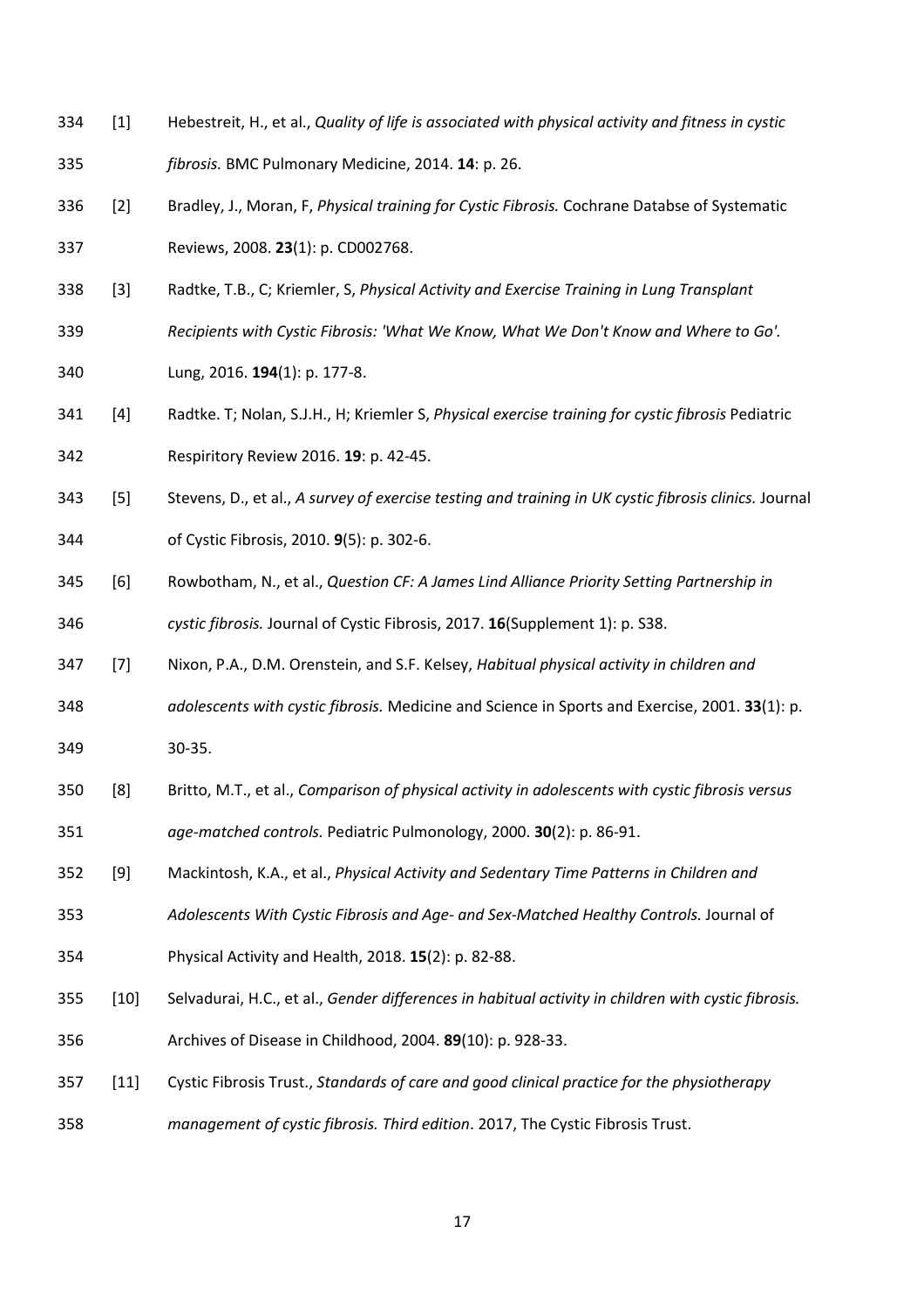- 359 [12] Tomlinson, O.S., J; Denford, S; Barker, A; Oades, P; Williams, C, *Promotion of exercise in the*
- 360 *management of cystic fibrosis Summary of national meetings.* European Journal for Person 361 Centered Healthcare, 2018**. 6** (2)**:** .
- 362 [13] Braun, V. and V. Clarke, *What can "thematic analysis" offer health and wellbeing*
- 363 *researchers?* International Journal of Qualitative Studies on Health and Well-Being, 2014. **9**.
- 364 [14] Miles, M.B., & Huberman, A.M, *Qualitative Data Analysis: An expanded source book, 2nd*  365 *edition* 1994, Thousand Oaks: Sage Publications
- 366 [15] Ritchie, J. and L. Spencer, *Qualitative data analysis for applied policy research.* The 367 qualitative researcher's companion, 2002. **573**: p. 305-329.
- 368 [16] Yardley, L., *Dilemmas in qualitative health research.* Psychology & Health, 2000. **15**(2): p. 369 215-228.
- 370 [17] Segar, M.L., Guerin, E., Phillips, E., Fortier, M, *From a vital sign to vitality: Selling exercise so*  371 *patients want to buy it.* Translational Journal of the American College of Sports Medicine,
- 372 2016. **1**(11): p. 97-102.
- 373 [18] Fereday J; MacDougall, C.S., M; Darbyshire, P; Schiller, W., *"There's nothing I can't do--I just*  374 *put my mind to anything and I can do it": a qualitative analysis of how children with chronic*
- 375 *disease and their parents account for and manage physical activity* BMC Pediatric 2009.
- 376 **1**(9): p. 1.
- 377 [19] Gruber, W.O., D.M; Braumann, K.M; Beneke, R, *Interval exercise training in cystic fibrosis*
- 378 *effects on exercise capacity in severely affected adults.* Journal of Cystic Fibrosis, 2014. **13**(1):
- 379 p. 86-91.
- 380 [20] Cox, N., et al., *Exercise assessment and training in cystic fibrosis: Can less achieve more?* 381 Journal of Cystic Fibrosis, 2017. **16**(6): p. 649-650.
- 382 [21] Cheng, S., et al., *Physical activity continuum throughout the lifespan: Is exercise medicine or*  383 *what?* Journal of Sport and Health Science, 2016. **5**(2): p. 127-128.
- 384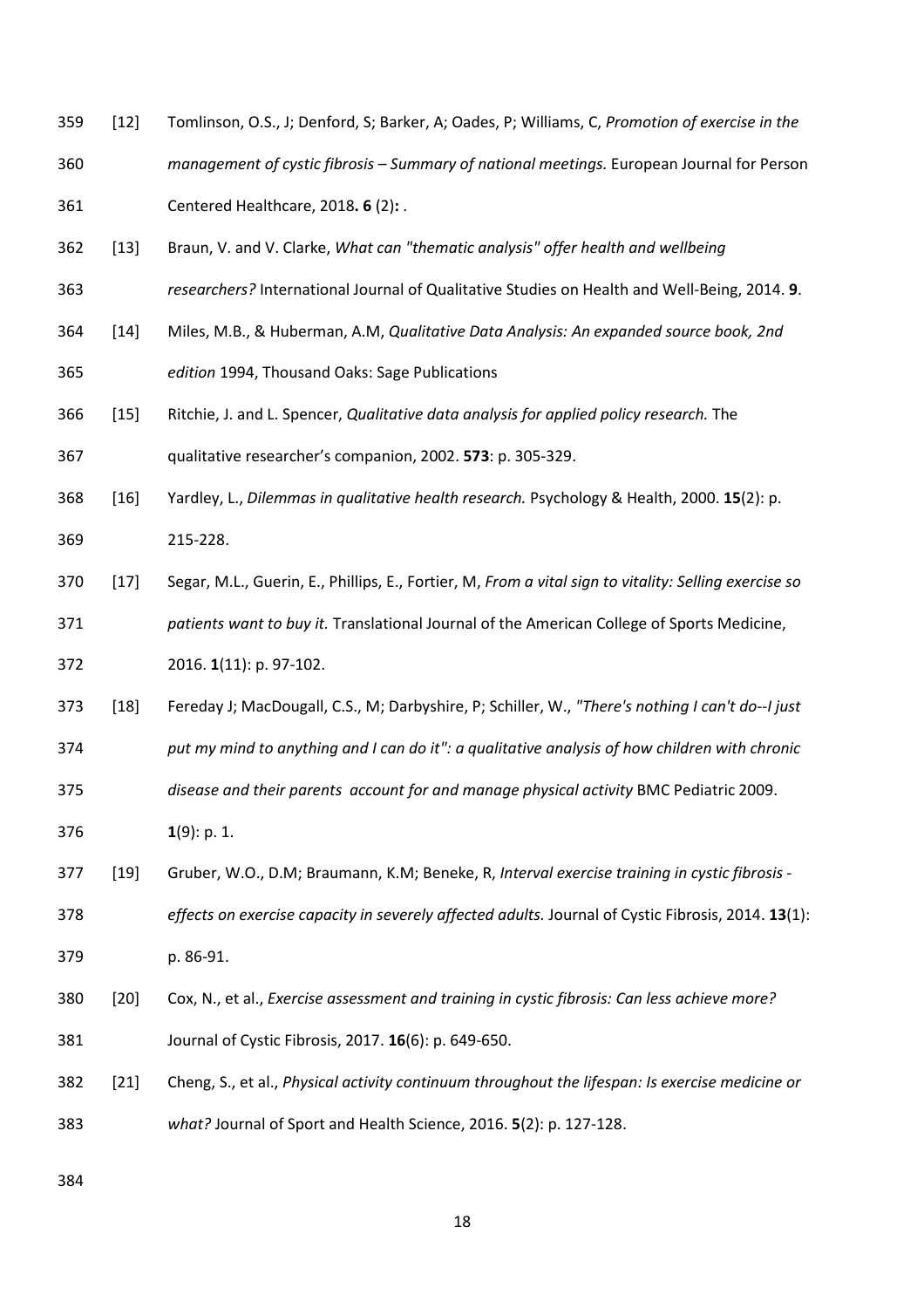# 385 Table 1: Structure of MDTs

| Quote 1 | "I think all of us should be, in the CF team. I think the Physio's are the main ones with     |
|---------|-----------------------------------------------------------------------------------------------|
|         | their experience and the time to hopefully to be seeing these patients for exercise but I     |
|         | think all of the team have a role to play to discuss activity with their patients" (Female    |
|         | Physiotherapist).                                                                             |
| Quote 2 | "We try and do three exercise sessions a week, but we've got a hundred and fifty children     |
|         | so it's not enough. It works out that we're doing an exercise session once every three or     |
|         | four months with someone"(Female physiotherapist)                                             |
| Quote 3 | "It's not just the initial promotion, it's the continuing support for that. And we just don't |
|         | have the time"(Male Consultant)                                                               |
| Quote 4 | "Our activity levels are very much dictated by our in-patient service. So if we have lots of  |
|         | in-patients then we'll have to cancel community visits for our out-patients" (Female          |
|         | Physiotherapist).                                                                             |
| Quote 5 | "We're struggling to manage to do lots of exercise sessions especially in the winter as well  |
|         | we have got a very restricted gym at the hospital We are restricted with not enough           |
|         | bodies and not enough space (Male Physiotherapist)                                            |
| Quote 6 | "[The role] is invaluable. I think really having the time and the expertise and, you know,    |
|         | being able to work individually with each patient - as an individual to work out a really     |
|         | tailored exercise plan. Yeah it's crucial" (Female Dietician)                                 |
| Quote 7 | "I think it is in an ideal world, if we could have a qualified person who is there to promote |
|         | exercise so whether they've got a Physio or physiology, or PT [personal trainer], or          |
|         | coaching background. I think, I've been to European conferences, and they have in Wales a     |
|         | person whose job is to just to teach and do exercise with the adolescents" (Female            |
|         | Physiotherapist)                                                                              |
| Quote 8 | "I don't think there's a huge understanding from I mean one of the reasons I got my job       |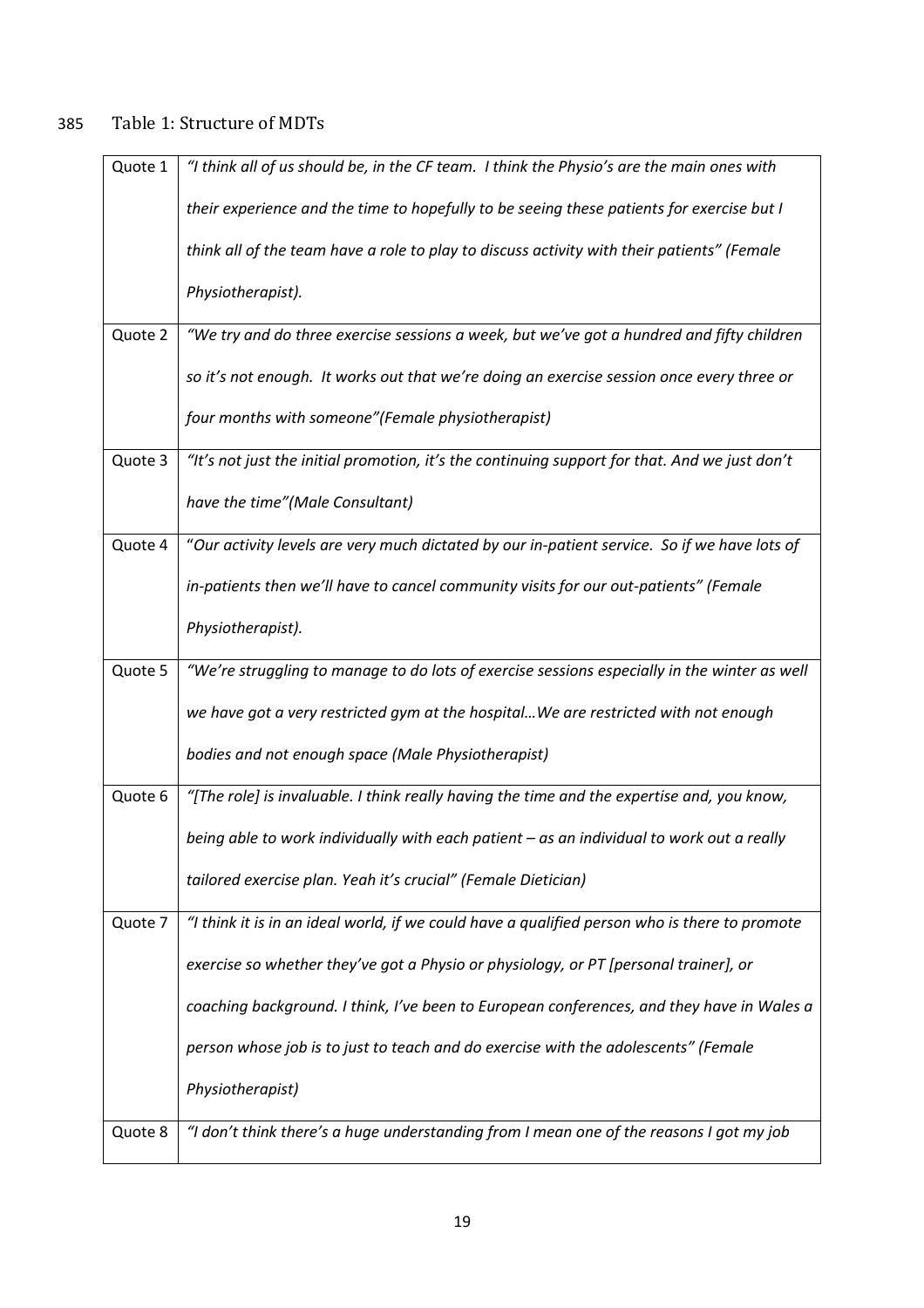|         | was because I had the exercise experience and so I work in a team of Physio's and I was          |
|---------|--------------------------------------------------------------------------------------------------|
|         | shocked that they didn't know what I would call basic gym weight exercises" (Male                |
|         | Physiotherapist)                                                                                 |
| Quote 9 | "A wee bit harsh what I'm going to say, but I think that it's all very well to advocate it, but  |
|         | I think you have to participate in an activity yourself, because I don't think it's a good thing |
|         | for me to say 'you need to be doing all this exercise' if I'm sat on my bum and not doing        |
|         | anything. And I think if you're an inactive person to be advocating activity I think the         |
|         | patients will see right through you. So it's a hard one I think everybody's responsible but I    |
|         | would rather it would be somebody that can actually enthuse a patient than somebody              |
|         | that says well you know you're meant to be exercising with someone less than enthusiastic        |
|         | about it" (Female Physiotherapist)                                                               |

386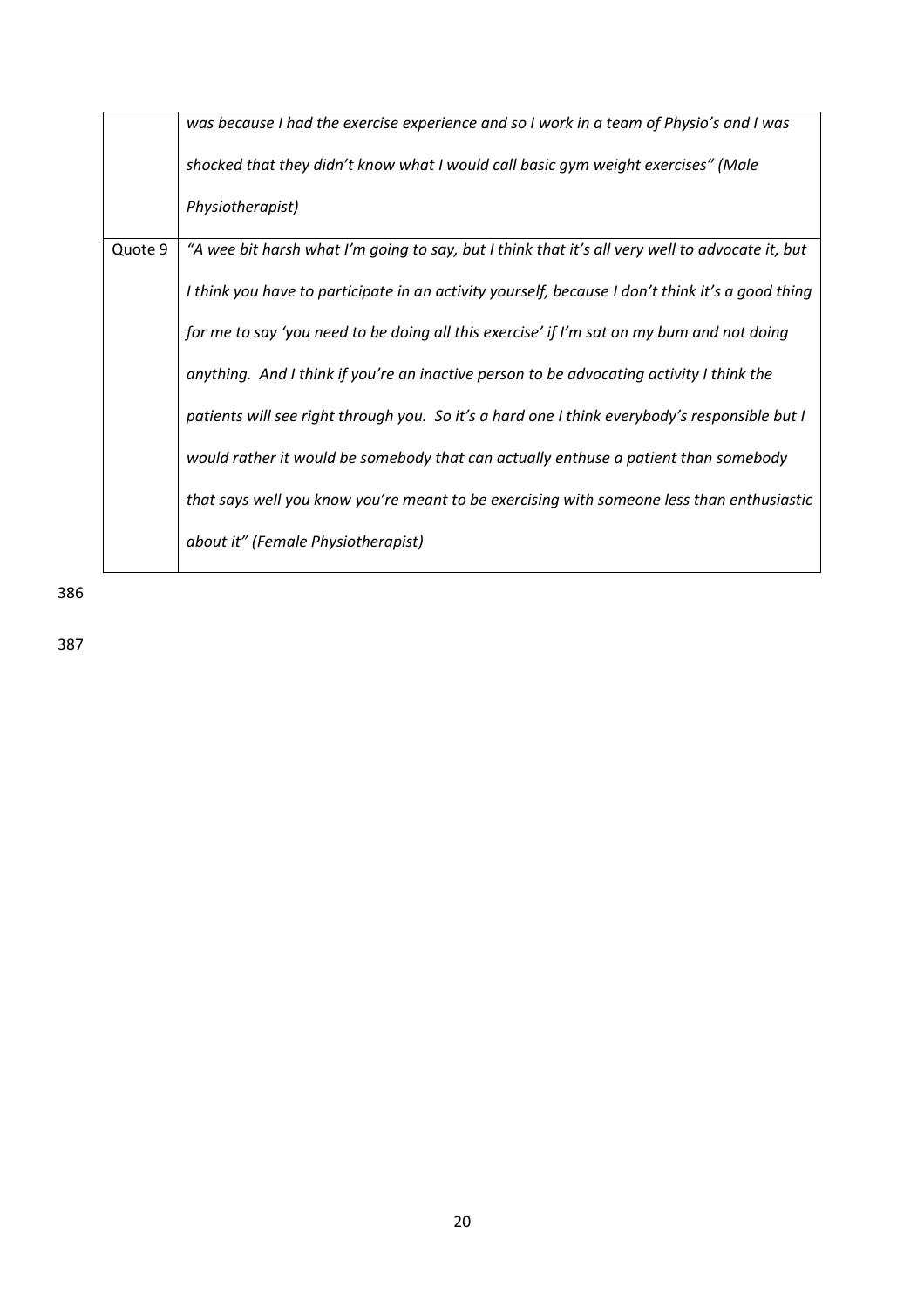| Quote 1  | "Well to fit in with the Association of Physiotherapist Guidelines, we say thirty minutes of |
|----------|----------------------------------------------------------------------------------------------|
|          |                                                                                              |
|          | out of breath exercises five times a week" (Female Physiotherapist)                          |
|          |                                                                                              |
| Quote 2  | "Yeah I don't think we have any sort of sets of protocols or advice. We will often do it     |
|          | dependent onwhat their endurance is like with exercise, what they can tolerate at the        |
|          | time" (Female Physiotherapist)                                                               |
| Quote 3  | "I'm not aware that there are CF Trust directions for exercise within CF I guess if we had   |
|          | some sort of consensus around what would be the recommended levels of activity for           |
|          | someone with CF" (Female Physiotherapist)                                                    |
| Quote 4  | "So we would say between 60 and 80 percent of their max heart rate" (Male                    |
|          | Physiotherapist)                                                                             |
|          |                                                                                              |
| Quote 5  | "It needs to be at half an hour at least and be high-intensity for it to be classed as a     |
|          | Physio session" (Female Physiotherapist)                                                     |
| Quote 6  | "I do sort of explain that ideally they need to be getting out of breath you know            |
|          | increasing their respiratory rate and the heart rate" (Female Physiotherapist)               |
| Quote 7  | "I would suggest that they try and be active at least 5 or 10 minutes a day" (Female         |
|          | Physiotherapist)                                                                             |
| Quote 8  | "If you're over five, an hour of activity a day and with a lot of that being exercise to a   |
|          |                                                                                              |
|          | more moderate or intense level" (Female Physiotherapist)                                     |
| Quote 9  | "I would say we would suggest two and a half hours to five hours a week but then that's      |
|          |                                                                                              |
|          | additive so that they can say well I actually go for a walk with the dog on a Monday"        |
|          | (Female Physiotherapist)                                                                     |
|          |                                                                                              |
| Quote 10 | "If they're starting at a baseline of zero they are not expected to go out and play football |
|          | three times a week at a really high level but just trying to set more realistic goals for    |
|          |                                                                                              |
|          | them that's anything more than what they are doing already so that it's achievable"          |
|          |                                                                                              |

388 Table 2: Recommendations relating to intensity, duration and types of physical activity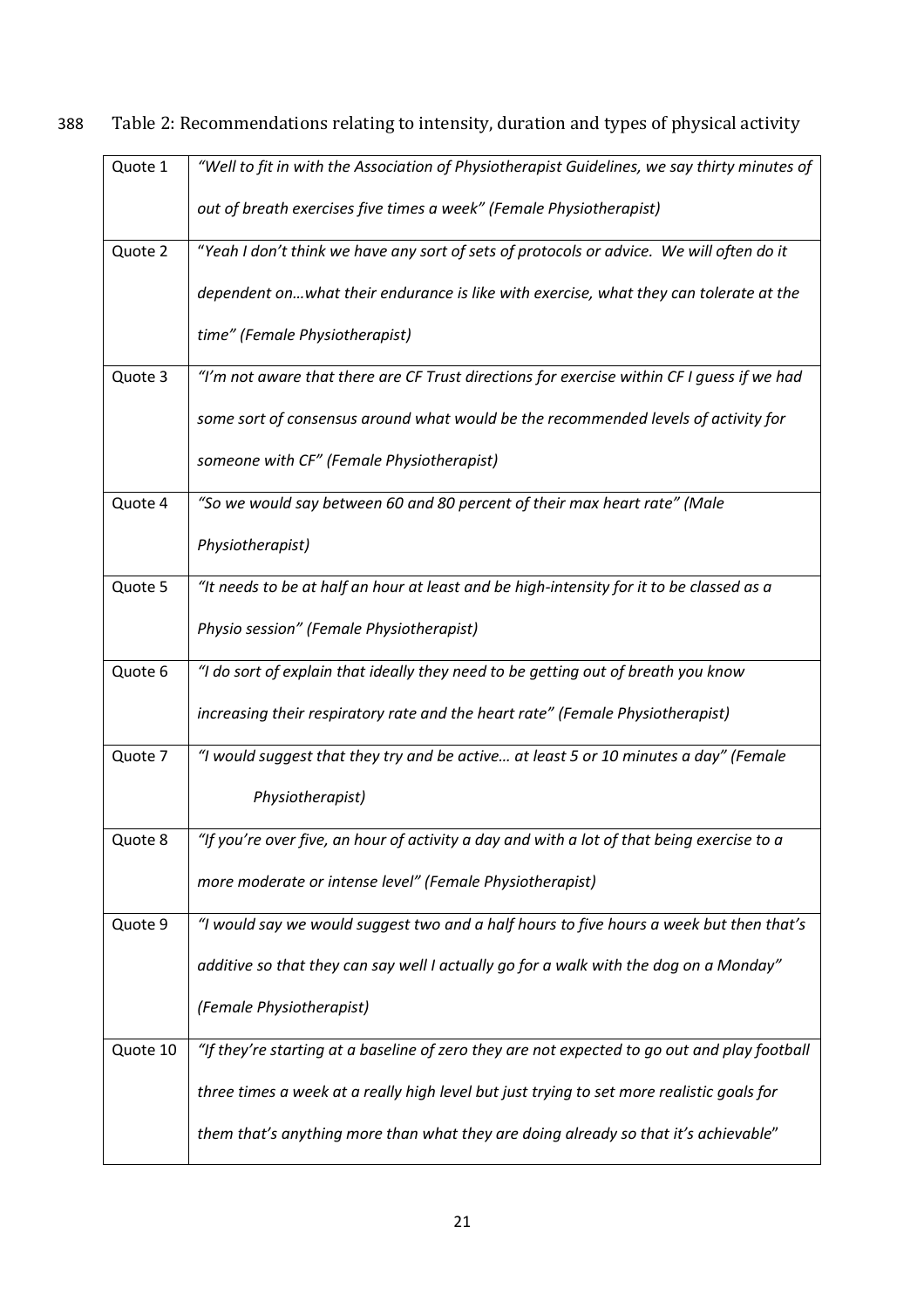|          | (Male Consultant)                                                                             |
|----------|-----------------------------------------------------------------------------------------------|
| Quote 11 | "We try and do a bit of cardio, a bit of strength work and some core or postural stuff so a   |
|          | bit of everything really" (Female Physiotherapist)                                            |
| Quote 12 | "We do a muscular skeletal assessment as part of the annual assessment which checks           |
|          | for pain, back pain and core stability as well. And with it, you know girls and mums if       |
|          | that's an issue we'll try and sort of promote Pilates and Yoga" (Female Physiotherapist)      |
| Quote 13 | "I just have to be careful promoting HIIT sessions because if they're kind of not very fit I  |
|          | don't want them to get injured really and that's the best way to do it in a HIIT session      |
|          | with no warm up and straight in. Full on high impact kind of stuff it does get you fit but    |
|          | you've got to have a certain level of fitness to begin with" (Female physiotherapist)         |
| Quote 14 | "The only ones I would refuse to do with patients are plyometrics and heavy high-             |
|          | intensity because plyometrics, unless I know the patient and I've worked with them for a      |
|          | while, I don't think their joints can cope because they are very prone to arthropathy and     |
|          | the impact, because of malnutrition, on the bones, well, I just wouldn't want to risk it      |
|          | with them" (Male Physiotherapist)                                                             |
| Quote 15 | "We might focus slightly less on the exercise corner of our triangle and look at more         |
|          | physical activity and trying to maintain a base of activity so they're not taking the car     |
|          | everywhere, they're not getting a lift to every opportunity they are doing walking the        |
|          | dog, the lower level activities and still getting them some cardio benefits" (Male            |
|          | Physiotherapist)                                                                              |
| Quote 16 | "[The patient's choice of activity] might not be optimal, but it is a start. And it is better |
|          | than not being able to do anything. It gives us something to work with. So it might not       |
|          | have the health benefits that we know comes with being active, but if they enjoy it, if       |
|          | they are still moving and being active and interacting with peers, then yes they are          |
|          | getting benefit from it. And it is a starting point" (Female Physiotherapist)                 |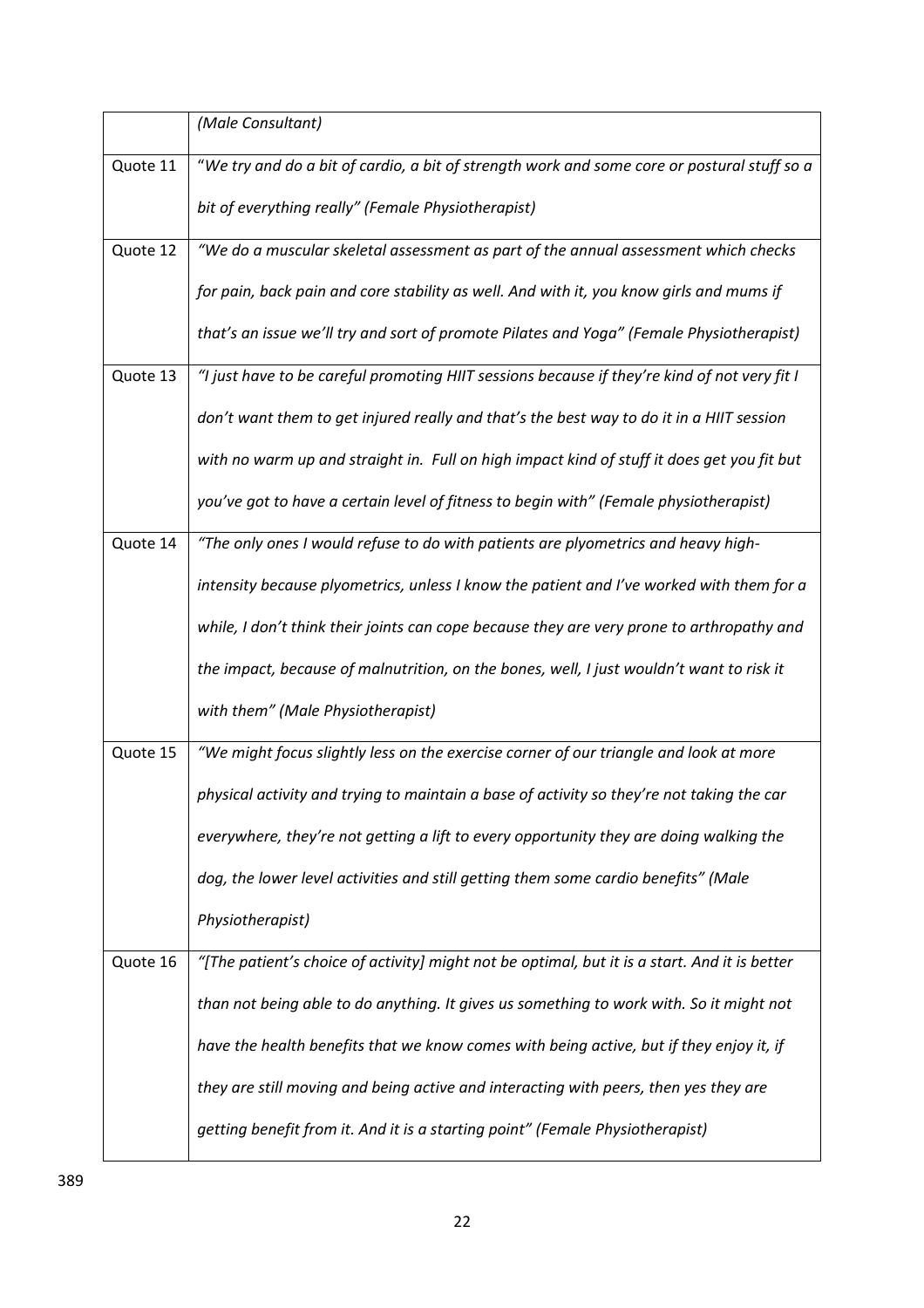| Quote 1 | Exercise is an important component of the patient's overall health and prognosis and      |
|---------|-------------------------------------------------------------------------------------------|
|         | when we do the exercise tests, it is the actual standard, but it's not just the adherence |
|         | to standards that we're looking to achieve it's a really useful outcome for looking at    |
|         | prognostics for health" (Male Physiotherapist)                                            |
| Quote 2 | "At the moment with the, well it's the three-minute step test, which I don't think is a   |
|         | brilliant exercise test" (Female Physiotherapist)                                         |
| Quote 3 | "We don't do sort of the formal CPETs or exercise testing, but that would probably give   |
|         | us some better results" (Female Physiotherapist)                                          |
| Quote 4 | "A lot of people refuse to do [the modified shuttle], so it's not a good uptake" (Female  |
|         | Physiotherapist)                                                                          |
| Quote 5 | "We used to do the shuttle walk, modified shuttle walk, but we often found that they'd    |
|         | get to the end of it and they'll be able to keep going it wasn't like an accurate test"   |
|         | (Female Physiotherapist)                                                                  |
| Quote 6 | "I've just started doing some exercise tests. We've had trouble doing things because of   |
|         | space and time" (Female Physiotherapist)                                                  |
| Quote 7 | "We've not got any direct comparisons for the younger age range. So that kind of limits   |
|         | what we can deduce. We obviously know the lower the value the less well they've done,     |
|         | but I think perhaps those things would be useful for trying to help us guide and inform   |
|         | patients on what they should be doing and where they dip compared to sort of the          |
|         | relative population. That's what the family want to know after we've done any exercise    |
|         | or any tests or any sort of intervention they and rightly so they want to be informed     |
|         | they want to know where that, what that actually means" (Male Physiotherapist)            |
| Quote 8 | "So we get a summary from control, and the person that runs the test, so whether they     |
|         | were limited by ventilation or deconditioning, and what their metabolic equivalents       |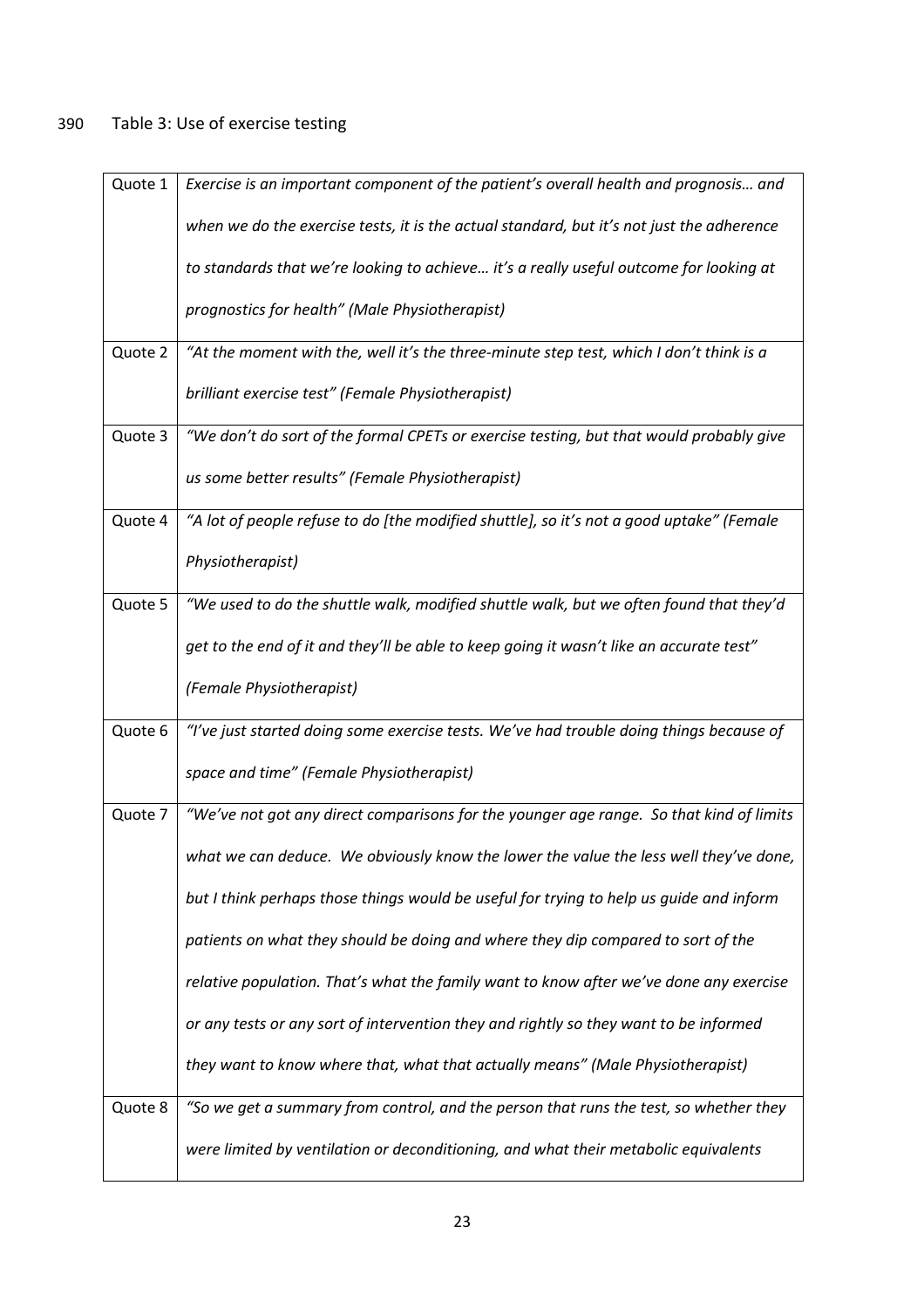|         | were at each level, and heart rate, and prescribed sort of exercise based on that"            |
|---------|-----------------------------------------------------------------------------------------------|
|         | (Female Physiotherapist)                                                                      |
| Quote 9 | We will do a yearly as a minimum exercise test so we will always try and encourage            |
|         | them to do better than their last test or use that as a goal" (Female Physiotherapist)        |
| Quote   | "We keep that data and it will all go on their, it will be their annually for all the team to |
| 10      | look at" (Female Physiotherapist)                                                             |
| Quote   | "I think you'll find quite a large variance as to what different people are using and if      |
| 11      | they, if they're then what are they doing with that information because as I said it's all    |
|         | very good collecting data for data's sake but we need to know what the practical              |
|         | applications of what people are doing with that information when they collect, when           |
|         | they get the information back from an exercise test what do they then actually do with        |
|         | that?" (Male Consultant)                                                                      |

391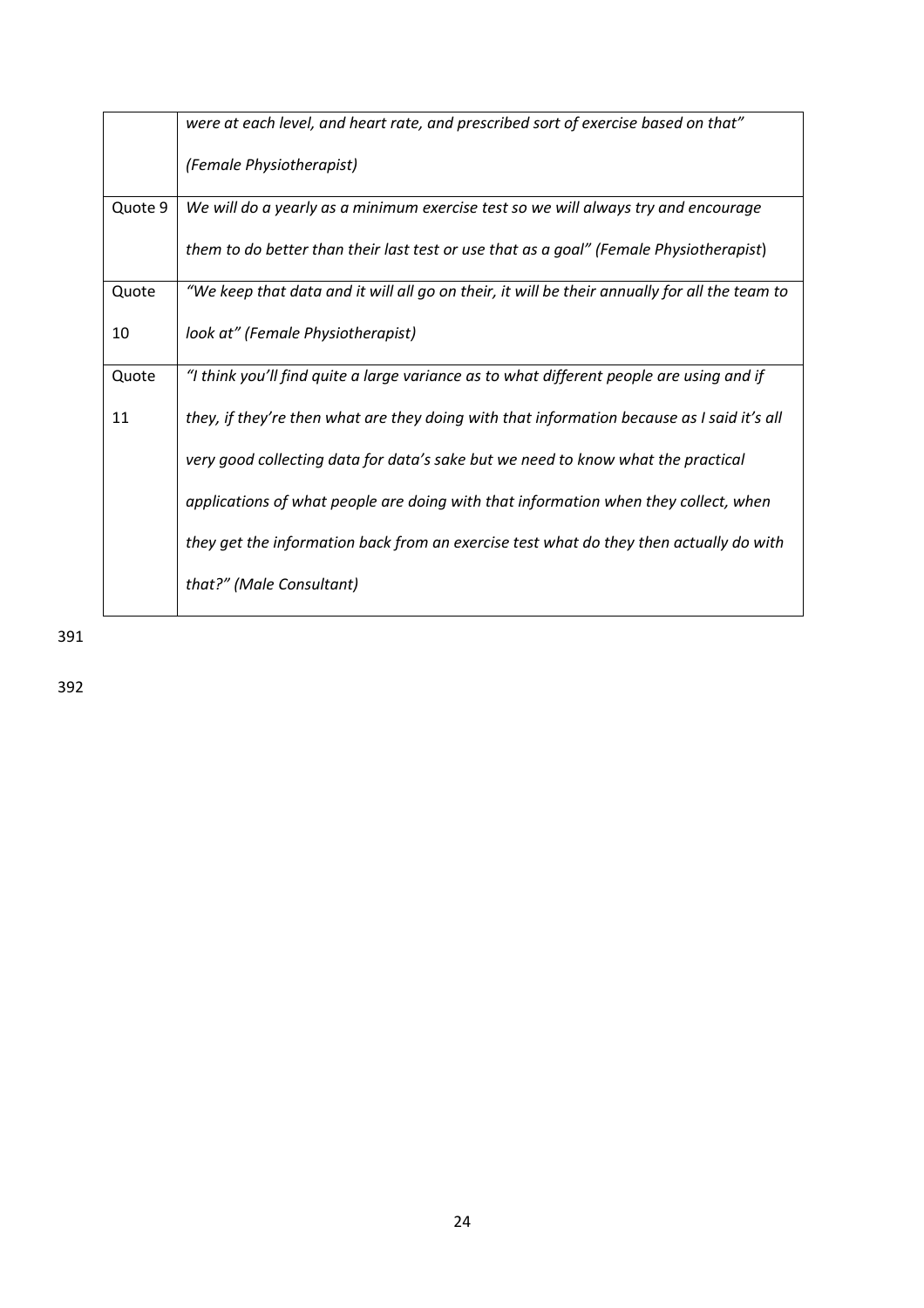### 393 Supplementary material

### 394 Semi-structured interview schedule

1. How important do you think physical activity is for adolescents with CF?

a. Why?

- 2. Who should be promoting physical activity for adolescents with CF?
- 3. How do you encourage adolescents to be physically active?
	- a. What information or issues do you consider when promoting physical activity?
	- b. How do you encourage those who are not motivated?
	- c. How effective do you think these approaches are? Why?
- 4. Can you give me an example of how you encourage adolescents to be physically active?
- 5. What advice do you give adolescents in relation to physical activity?
	- a. Type?
	- b. Frequency?
	- c. Intensity?
	- d. Anything else?
- 6. Do you use exercise testing?
	- a. When / with who?
	- b. What test do you use?
	- c. How do you use the results?
- 7. What factors best enable you to promote physical activity?
- 8. What do you think the biggest barriers are to adolescents with CF being physically active?
	- a. How would you help them overcome this?
- 9. In which situations / for which patients (if any) are you least likely to promote PA?
	- a. Why?
- 10. Is there anything you feel you need to improve physical activity promotion?